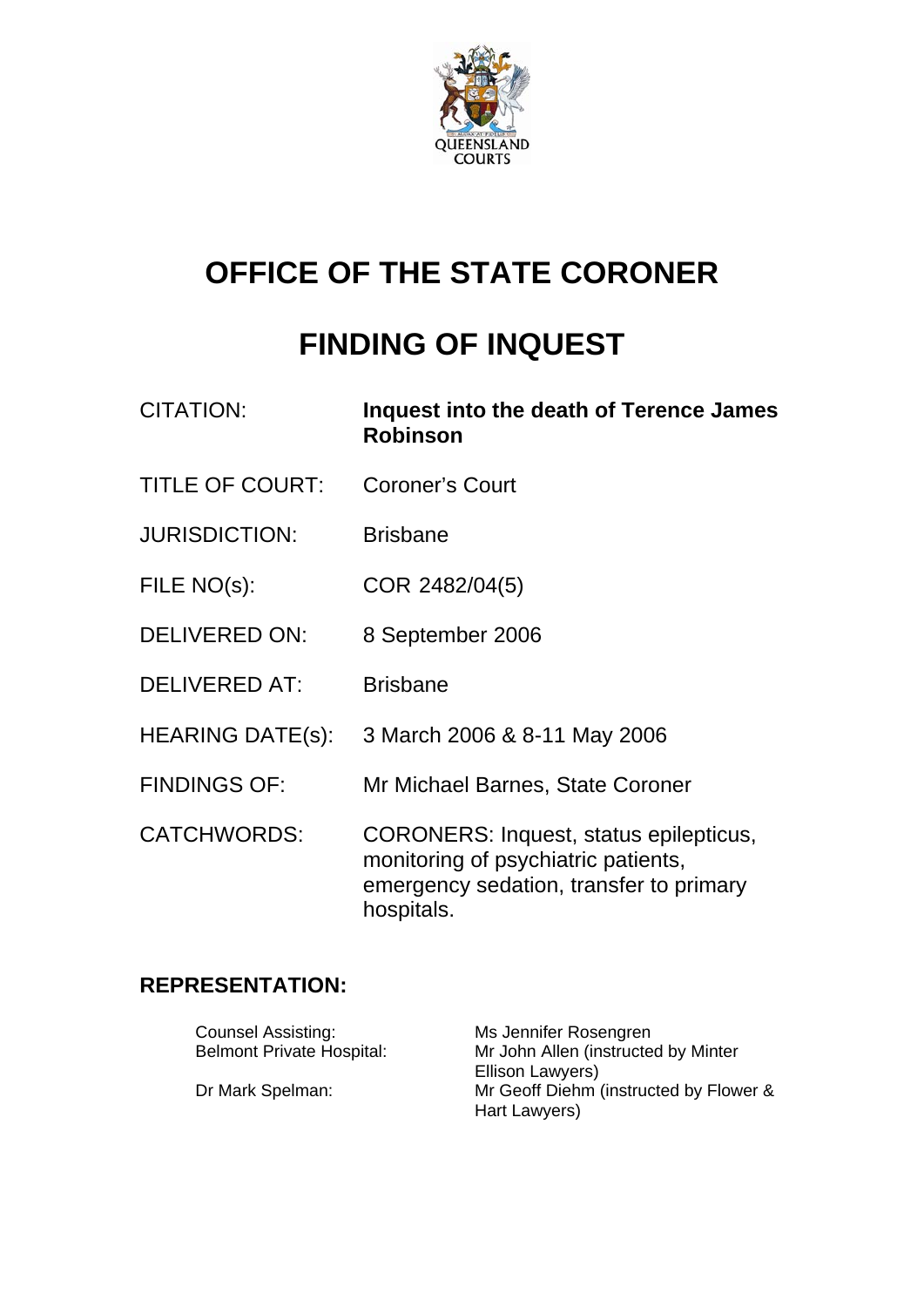# **Findings of the inquest into the death of Terence James ROBINSON**

#### **Table of contents**

| The admissibility of evidence and the standard of proof3                |
|-------------------------------------------------------------------------|
|                                                                         |
|                                                                         |
|                                                                         |
|                                                                         |
|                                                                         |
|                                                                         |
|                                                                         |
| Belmont Private Hospital admission on 20 September 20047                |
|                                                                         |
|                                                                         |
|                                                                         |
|                                                                         |
|                                                                         |
|                                                                         |
|                                                                         |
|                                                                         |
|                                                                         |
|                                                                         |
|                                                                         |
|                                                                         |
|                                                                         |
|                                                                         |
|                                                                         |
| Recommendation 1 - the development of a rapid tranquilisation policy at |
|                                                                         |
|                                                                         |
| Recommendation 2 - Daily review of patients in SCU19                    |
| Should Mr Robinson have been transferred sooner? 19                     |
|                                                                         |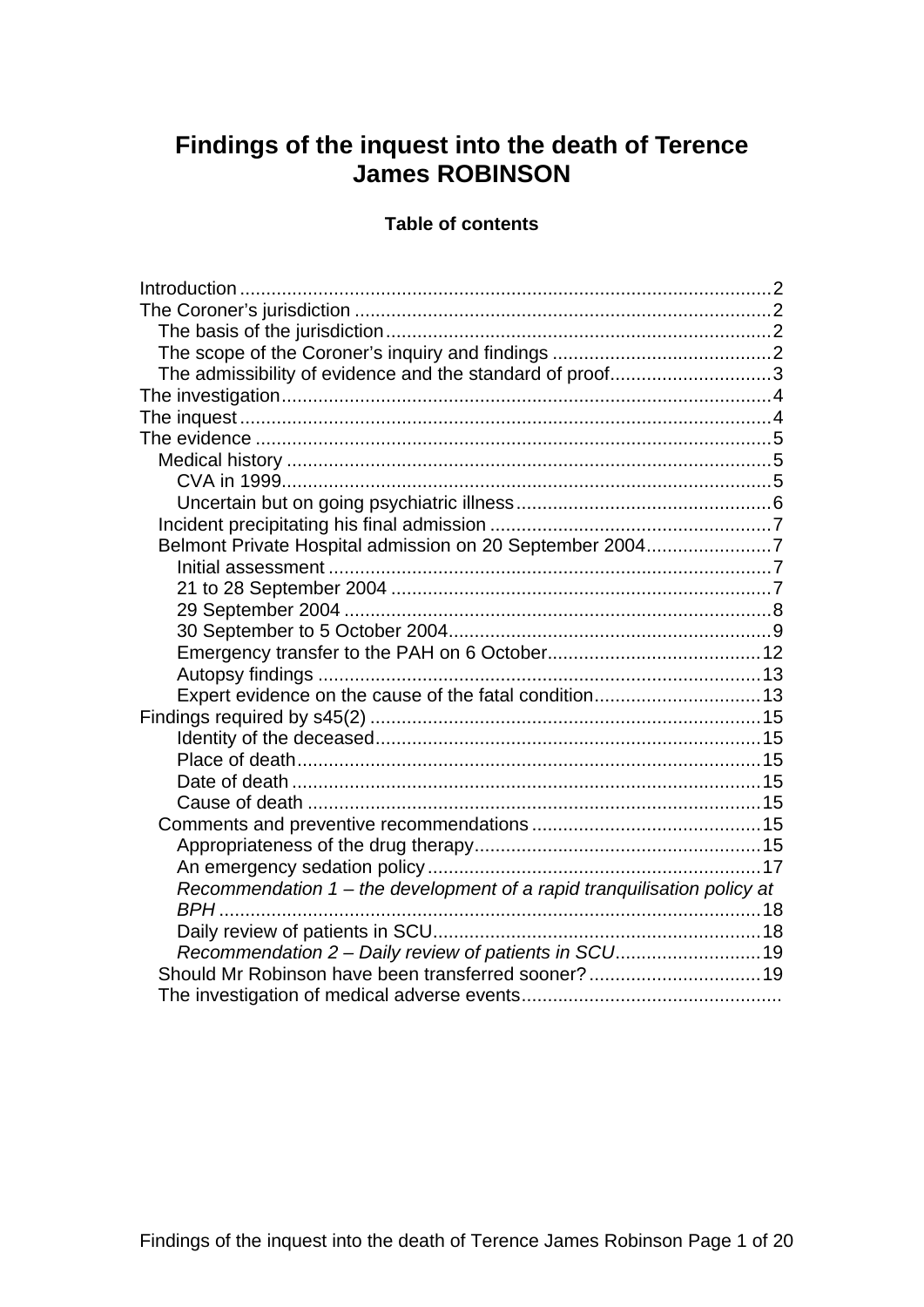<span id="page-2-0"></span>Pursuant to s28 (1) of the *Coroners Act 2003* an inquest was held into the death of Terence James Robinson. These are my findings. They will be distributed in accordance with requirements of s45(4) and s46(2) of the Act.

# **Introduction**

On 6 October 2004 Mr Robinson was transported by ambulance from the Belmont Private Hospital (the BPH) where he had been an in-patient for sixteen days to the Princess Alexandra Hospital. On arrival at the Princess Alexandra Hospital (PAH) Mr Robinson was found to be unconscious and unresponsive. Investigations confirmed that he was suffering status epilepticus. He died two days later without regaining consciousness.

These findings seek to explain the circumstances of Mr Robinson's death and make recommendations aimed at reducing the likelihood of deaths occurring in similar circumstances in the future.

# **The Coroner's jurisdiction**

Before turning to the evidence, I will say something about the nature of the coronial jurisdiction.

### *The basis of the jurisdiction*

Because the doctors at the Princess Alexandra Hospital considered the death was *"not reasonably expected to be the outcome of a heath procedure"* within the terms of 8(3)(d) of the Act, they were obliged by s7(3) to report the death to the police or a coroner. Further, as Mr Robinson was the subject of an involuntary treatment order under the *Mental Health Act* 2000 his death was a "*death in care*" within section 9 of the Act. That also required that it be reported to a coroner. Section 11(2) confers jurisdiction on a coroner to investigate such a death and s28 authorises the holding of an inquest into it.

# *The scope of the Coroner's inquiry and findings*

A coroner has jurisdiction to inquire into the cause and the circumstances of a reportable death.

The Act, in s45(2), provides that when investigating a death the coroner must, if possible find:-

- the identity of the deceased.
- how, when and where the death occurred, and
- what caused the death.

After considering all of the evidence presented at the inquest, findings must be given in relation to each of those matters to the extent that they are able to be proved.

An inquest is not a trial between opposing parties but an inquiry into the death. In a leading English case it was described in this way:-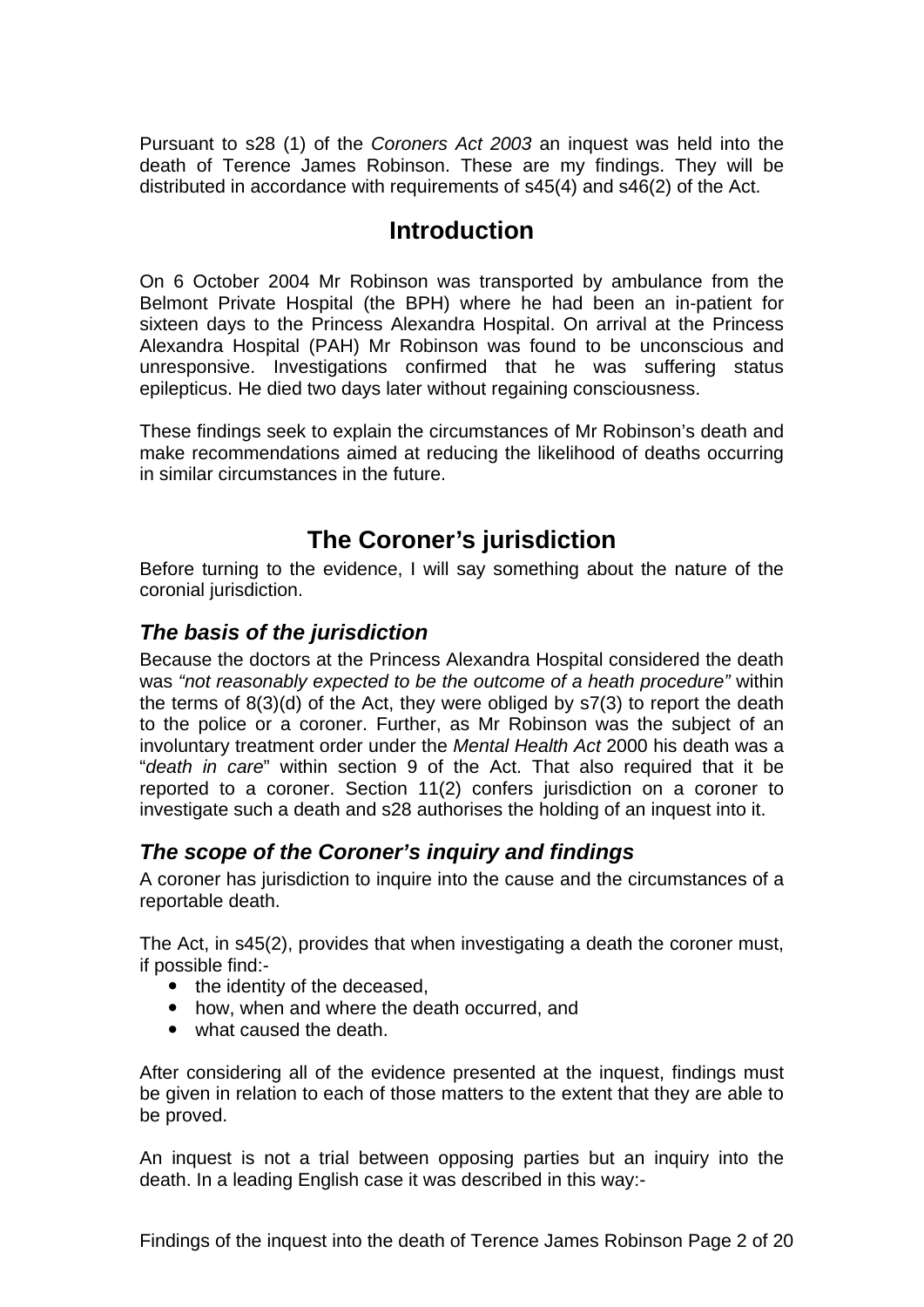<span id="page-3-0"></span>*It is an inquisitorial process, a process of investigation quite unlike a criminal trial where the prosecutor accuses and the accused defends… The function of an inquest is to seek out and record as many of the facts concerning the death as the public interest requires.* [1](#page-3-1)

The focus is on discovering what happened, not on ascribing guilt, attributing blame or apportioning liability. The purpose is to inform the family and the public of how the death occurred with a view to reducing the likelihood of similar deaths. As a result, the Act, authorises a coroner to "*comment on anything connected with a death investigated at an inquest that relates to* –

- *(a) public health or safety ; or*
- *(b) …*
- *(c) ways to prevent deaths from happening in similar circumstances in the future.*[2](#page-3-2)

The Act prohibits findings or comments including any statement that a person is guilty of an offence or civilly liable for something.<sup>[3](#page-3-3)</sup>

#### *The admissibility of evidence and the standard of proof*

Proceedings in a coroner's court are not as constrained as courts exercising criminal or civil jurisdiction because s37 of the Act provides that "(*T)he Coroners Court is not bound by the rules of evidence, but may inform itself in any way it considers appropriate."*

This flexibility has been explained as a consequence of an inquest being a fact-finding exercise rather than a means of apportioning guilt: an inquiry rather than a trial. $4$ 

A coroner should apply the civil standard of proof, namely the balance of probabilities, but the approach referred to as the *Briginshaw* sliding scale is applicable. $5$  This means that the more significant the issue to be determined, the more serious an allegation or the more inherently unlikely an occurrence, the clearer and more persuasive the evidence needed for the trier of fact to be sufficiently satisfied that it has been proven to the civil standard. $6$ 

It is also clear that a coroner is obliged to comply with the rules of natural justice and to act judicially.<sup>[7](#page-3-7)</sup>This means that no findings adverse to the interest of any party may be made without that party first being given a right to be heard in opposition to that finding. As *Annetts v McCann[8](#page-3-8)* makes clear,

1

<sup>1</sup> *R v South London Coroner; ex parte Thompson* (1982) 126 S.J. 625 2

<span id="page-3-2"></span><span id="page-3-1"></span> $2$  s46(1)

 $3$  s45(5) and s46(3)

<span id="page-3-4"></span><span id="page-3-3"></span><sup>4</sup> *R v South London Coroner; ex parte Thompson* per Lord Lane CJ, (1982) 126 S.J. 625

<span id="page-3-5"></span><sup>5</sup> *Anderson v Blashki* [1993] 2 VR 89 at 96 per Gobbo J 6

<span id="page-3-6"></span> $6$  Briginshaw v Briginshaw (1938) 60 CLR 336 at 361 per Sir Owen Dixon J

<span id="page-3-7"></span><sup>7</sup> *Harmsworth v State Coroner* [1989] VR 989 at 994 and see a useful discussion of the issue in Freckelton I., "Inquest Law" in *The inquest handbook*, Selby H., Federation Press, 1998 at 13

<span id="page-3-8"></span><sup>8</sup> (1990) 65 ALJR 167 at 168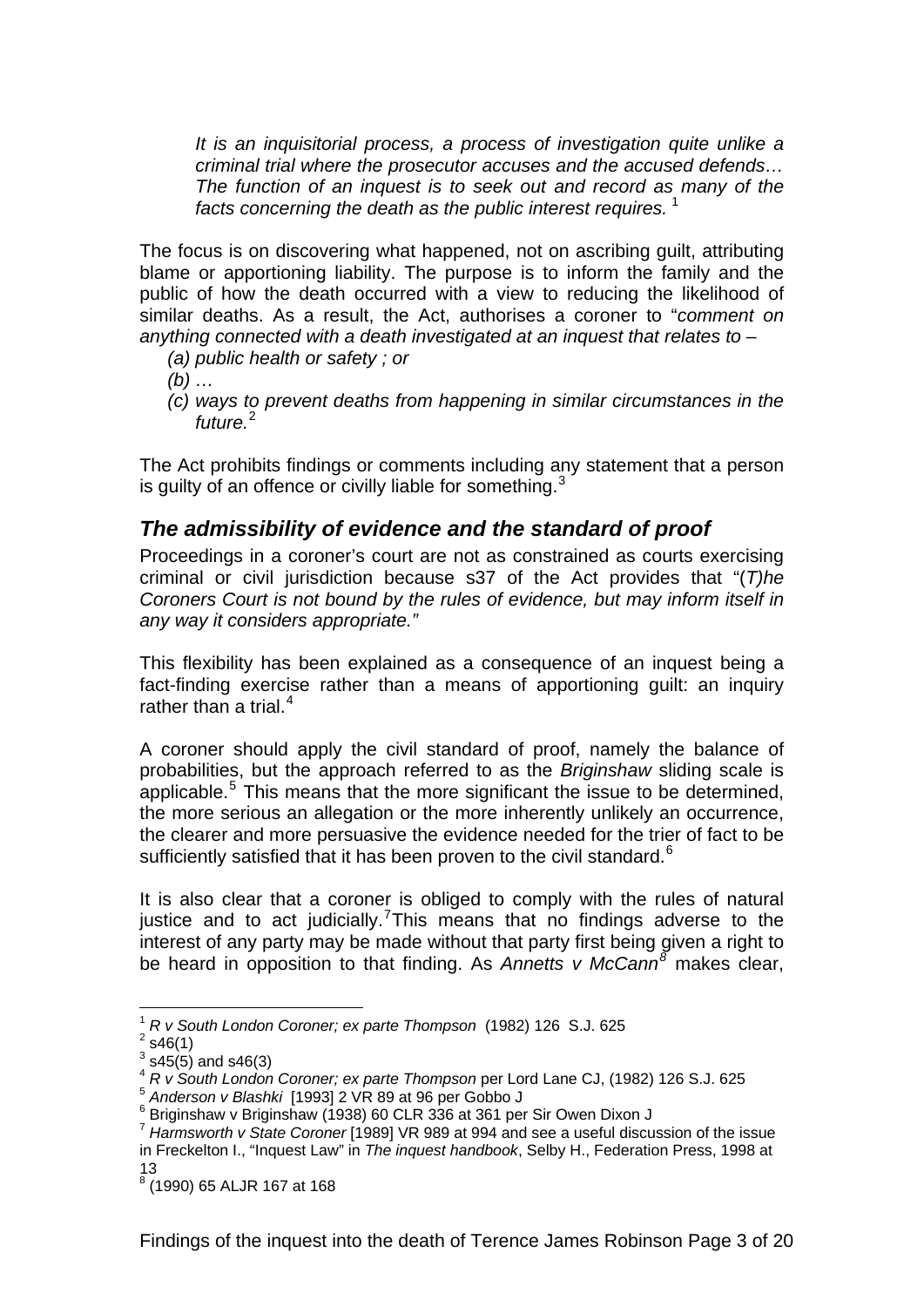<span id="page-4-0"></span>that includes being given an opportunity to make submissions against findings that might be damaging to the reputation of any individual or organisation.

# **The investigation**

I turn now to a description of the investigation into this death.

Police attended the hospital and arranged for Mr Robinson's body to be transferred to the John Tonge Centre where an autopsy was conducted.

A police officer also attended at Mr Robinson's home and took possession of all of his medication as identified by his wife.

Because the investigation was primarily to focus on the treatment provided to Mr Robinson at the Belmont Private Hospital it is not a matter which most police are adequately trained to investigate. Indeed after making minimal initial inquiries police concluded that the death was not suspicious and that no criminal charges were likely to arise. This led them to conclude that "*this matter will most appropriately be dealt with by the coroner".* 

Accordingly the matter has effectively been investigated by the staff of this office, primarily by them requesting the medical practitioners involved in the treatment of Mr Robinson to supply detailed statements which were then provided with Mr Robinson's medical records to independent experts for critique.

I accept that an investigation of a death such as this poses special problems for most police officers who have very limited experience in dealing with such matters. I have commented in an earlier inquest into a medical adverse event, that coroners are hindered by not having resort to assistance from specialist investigators such as those who assist them with inquiries in many other esoteric settings. In the inquest into the death of Katherine Sabadina<sup>[9](#page-4-1)</sup> I recommended that the Chief Health Officer collaborate with me to develop a process whereby appropriately qualified investigators could be nominated to perform this function. Regrettably, such is the continuing rate of change in Queensland Health that the recommendation, while not opposed, has not been advanced.

I am hopeful that discussions with the inaugural Health Quality and Complaints Commissioner may be more fruitful as the Act which creates that office specifically provides for the Commission to undertake such investigations.

# **The inquest**

A pre-inquest conference was convened on 3 March 2006. Ms Jenny Rosengren was appointed counsel assisting. Leave to appear was granted to Mr Robinson's wife, the Belmont Private Hospital and Dr Mark Spelman.

<span id="page-4-1"></span><sup>1</sup>  $9$  the findings in that matter can be found at http://www.courts.qld.gov.au/Sabadinafindings\_final.pdf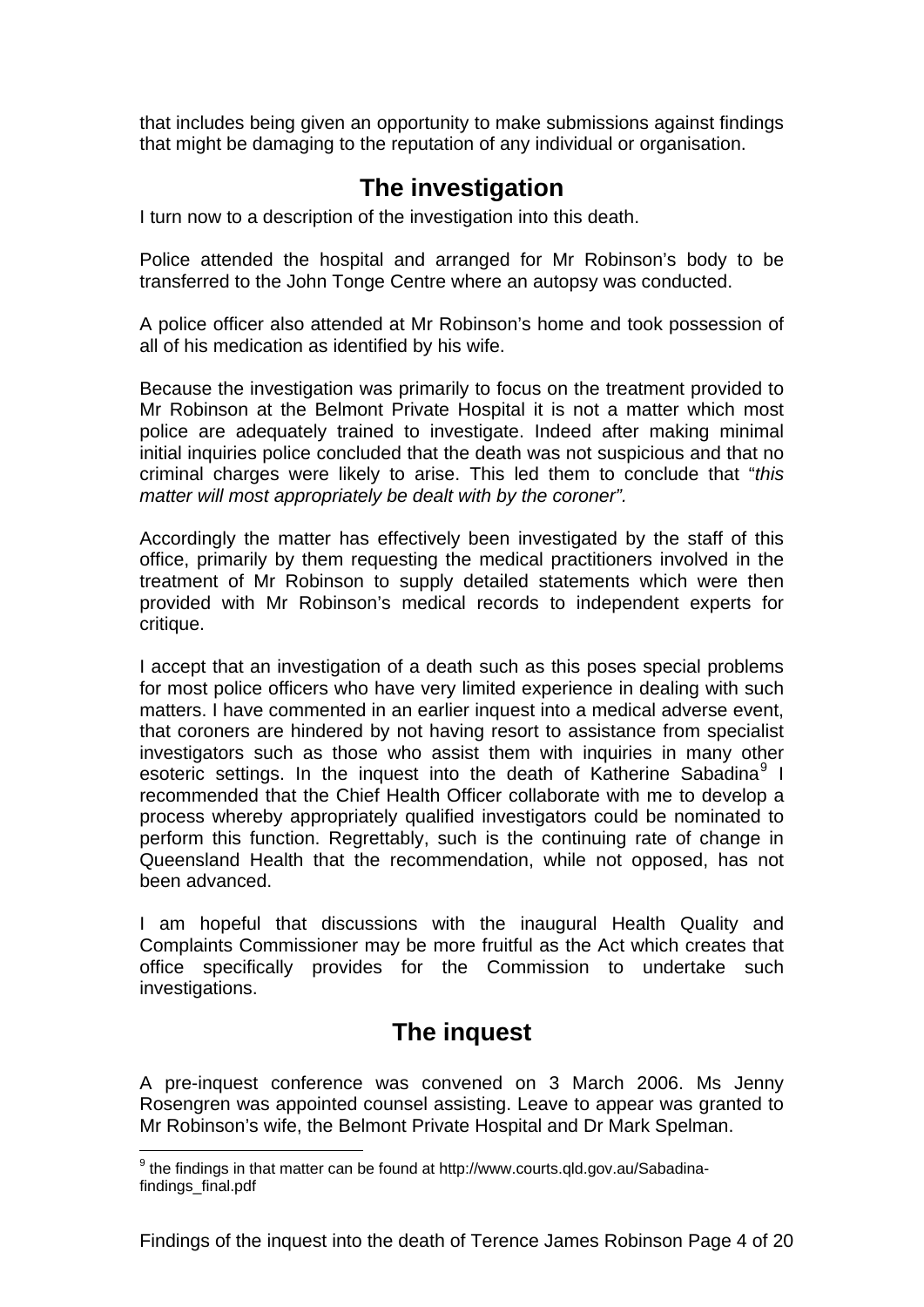<span id="page-5-0"></span>When the matter came on for hearing the wife of Mr Robinson indicated that she no longer intended to be separately represented. Those assisting me conferred with her before and during the hearing.

The hearing commenced on 8 May 2006 and proceeded over the succeeding three days. Twelve witnesses gave evidence and 46 exhibits were tendered.

# **The evidence**

I turn now to the evidence. Of course, I can not even summarise all of the information contained in the exhibits and transcript but I consider it appropriate to record in these reasons the evidence I believe is necessary to understand the findings I have made.

# *Mr Robinson's medical history*

#### **CVA in 1999**

An explanation of the events that led to Mr Robinson's death must start with a description of an incident that occurred in 1999. Late at night, in October of that year, his wife found Mr Robinson suffering from some type of seizure. She took him to the Princess Alexandra Hospital emergency department. An urgent CT scan of his head revealed no haemorrhage or localized lesion. It was decided to continue investigations as an outpatient the following day and he was discharged later that morning.

The cause of that episode was never conclusively established. However an MRI scan in October 2004 demonstrated a lesion in the anterior limb of the internal capsule of the brain. It seems reasonable to assume this lesion was caused by the October 1999 event.

Following the cerebro vascular event referred to above, Mr Robinson developed an atypical psychiatric disorder, although his diagnosis remained uncertain. Professor Eadie, a neurologist, had told Mr Robinson that the October 1999 episode would cause him to have more difficulty in controlling his emotions and temper.<sup>[10](#page-5-1)</sup> That proved correct in that he suffered from a mood disorder which had a number of atypical features, including very rapid drops in his mood frequently associated with serious suicidal behaviours. Mr Robinson also developed an impulse control disorder which resulted in him getting into repeated verbal and physical altercations with members of the public. These episodes could occur in the absence of alcohol but when alcohol was involved they tended to be more serious.

A causal connection between the October 1999 incident and the onset of Mr Robinson's psychiatric problems has not been clearly established by the evidence. Dr Robert Henderson, neurologist, said that the lesion seen in the

<span id="page-5-1"></span><sup>1</sup>  $10$  T102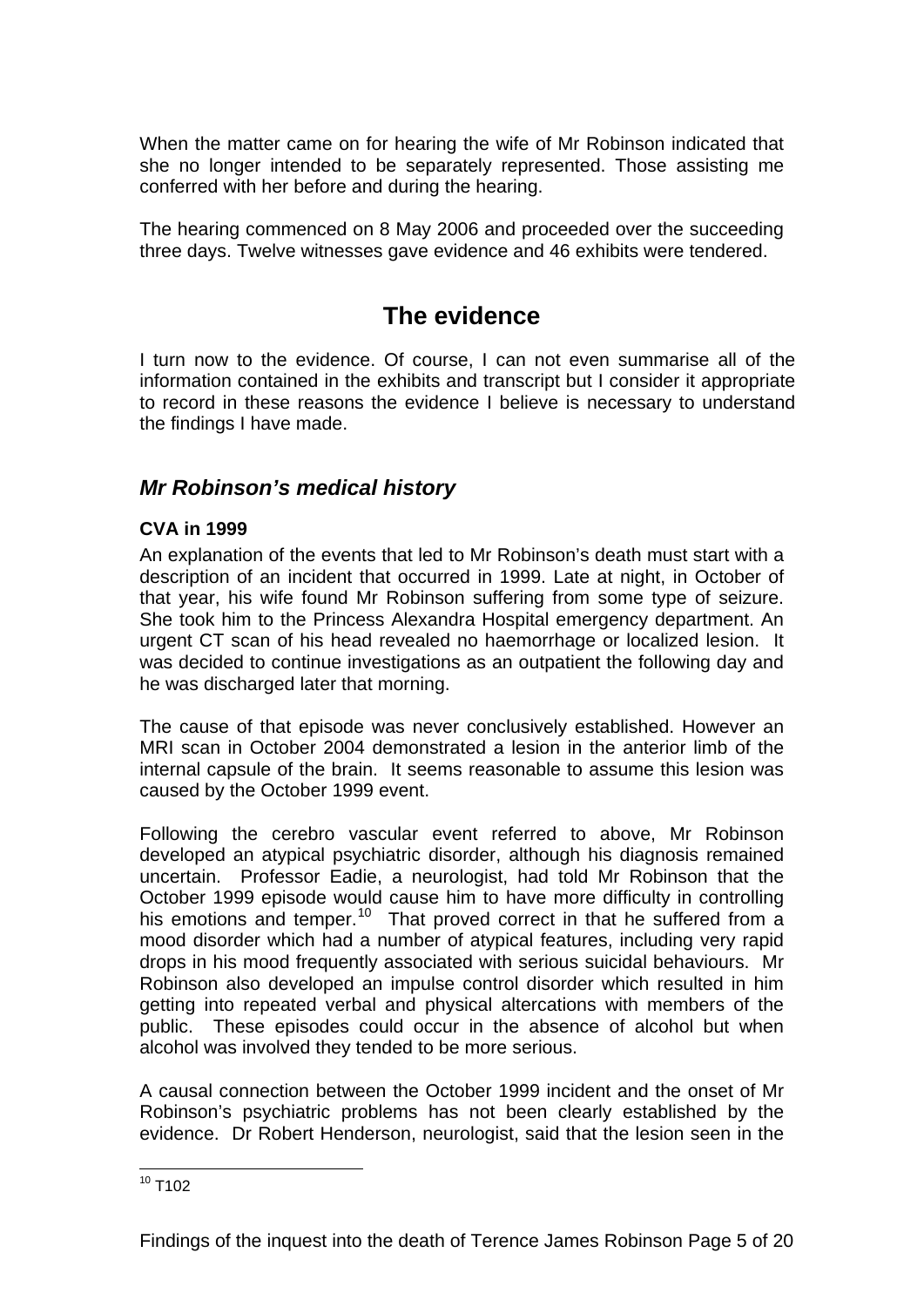<span id="page-6-0"></span>MRI is located in the area of the brain that controls pathways from more cortical structures which impact upon body movements and sensation, as opposed to psychological or personality related factors.<sup>[11](#page-6-1)</sup> Dr Richard Boyle, neurologist, concurred with this view.<sup>[12](#page-6-2)</sup> However, Drs Lawrence and Kubler considered a causal connection could not be excluded.[13](#page-6-3)

The changes bought on as a result of his illness were far reaching. Prior to suffering the stroke in 1999 Mr Robinson owned his own business supplying garden products and he had no criminal history. Since the CVA he has had a recurrence of depressive illness characterised by marked irritability, anger and aggression and suicide attempts.

Mr Robinson's mental health carers sought to assist him in a number of ways including cognitive behavioural therapy, alcohol counselling and various medications. None of these approaches resolved Mr Robinson's problems and he continued to suffer from depression and violent outbursts which sometimes led to police intervention.

#### **Uncertain but on going psychiatric illness**

Whatever the original cause of Mr Robinson's condition, there is no doubt that by 2001 he was in need of fairly intensive psychotherapy and in 2001 he began receiving regular treatment at the Belmont Private Hospital.

Mr Robinson came under the care of Dr Mark Spelman, a psychiatrist, in October 2001. Throughout 2002, 2003 and 2004, Mr Robinson attended upon Dr Spelman on a semi regular basis; every six to eight weeks. He attended a cognitive behavioural therapy program at the hospital and was prescribed Paroxetine for his depression and Sodium Valproate to counter his mood swings.

Dr Spelman was still unable to provide a definitive diagnosis of Mr Robinson's condition. Nor was he able to assist Mr Robinson maintain sufficient stability for him to continue running the small business he had successfully operated since 1996. This is not meant as criticism of Dr Spelman but rather to highlight the frustrating situation Mr Robinson was in. Nor should it be concluded that he played no part in the maintenance of that state of uncertainty; Mr Robinson's refusal to abstain from alcohol even though he had ample evidence that it exacerbated his condition was an unfortunate complicating factor.

In early 2004, his alcohol fuelled outbursts had twice brought him into conflict with police and had resulted in minor criminal charges being preferred. Mr Robinson pleaded guilty and was fined and placed on probation**.** 

<sup>1</sup>  $11$  T120

<span id="page-6-2"></span><span id="page-6-1"></span> $12$  T215

<span id="page-6-3"></span><sup>13</sup> T185 & T231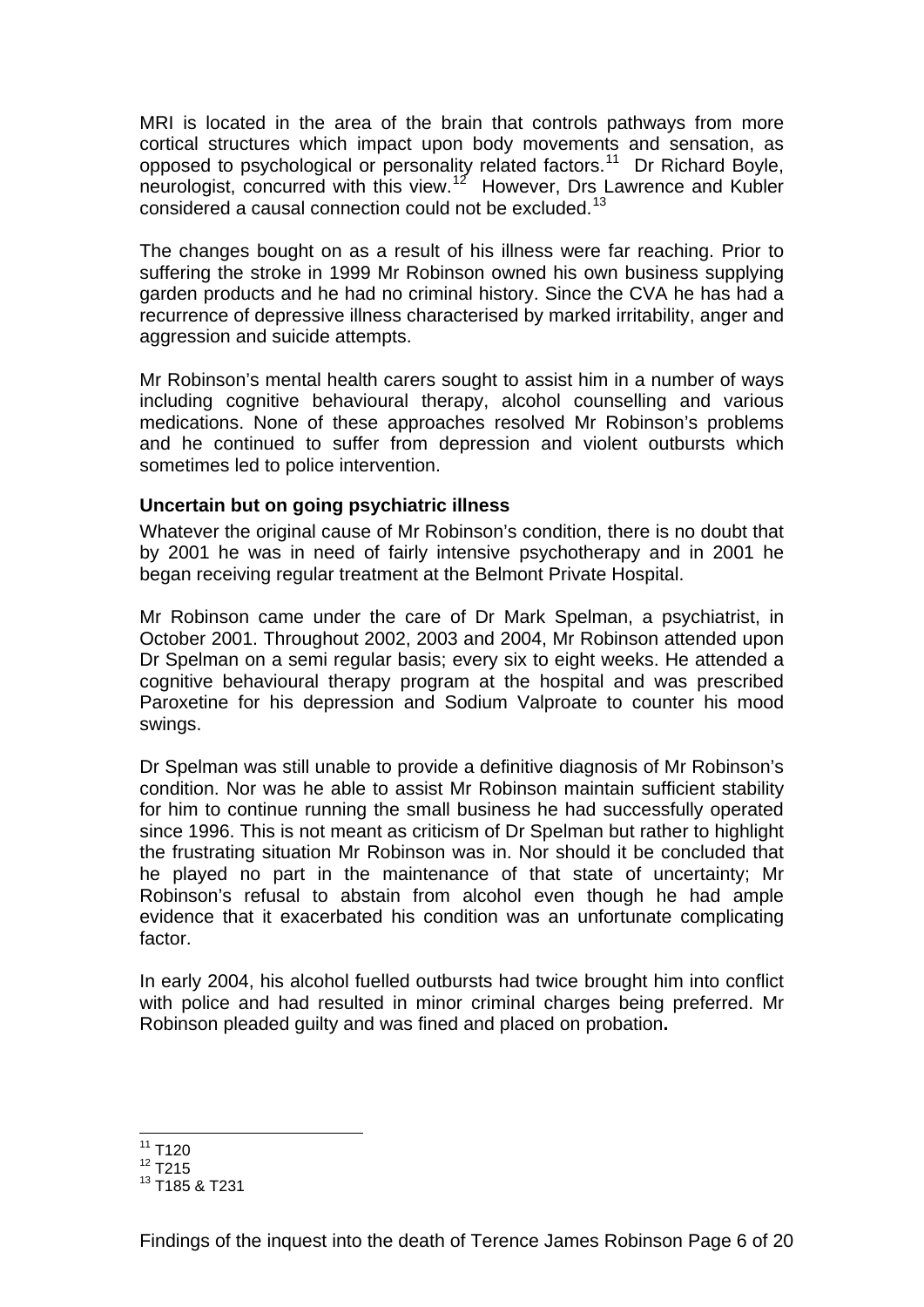# <span id="page-7-0"></span>*Incident precipitating his final admission*

In September 2004, Mr Robinson became involved in an ongoing dispute with some neighbours. This resulted in some shouting and abuse but no physical violence. It had been brewing for some days and his wife considers he had reason to feel badly treated by them. On 16 September he was at home with his two sons and apparently feeling resentful about the way the neighbours had been interacting with him. He was playing music quite loudly and drinking alcohol.

At about 11.30pm police attended at the house in response to a noise complaint. Mr Robinson did not react in a constructive way to their presence and violence between he and the police ensued. This resulted in Mr Robinson being arrested and taken from the premises. He was charged with resisting arrest, assaulting police and wilful damage.

Mr Robinson sustained some not insignificant head injuries and assorted abrasions during this struggle. The arresting officers took Mr Robinson to the Redlands Hospital where he received first aid treatment but was not admitted. He was then taken to the watch house, charged and released.

Mr Robinson continued to stew on what he believed to be the unfairness of his situation and such was his level of anxiety that his wife, who had been away on the night of the incident, persuaded him to seek admission to the Belmont Private Hospital in the hope that his anger and distress would subside with treatment.

### *Belmont Private Hospital admission on 20 September 2004*

The BPH records show Mr Robinson was admitted to the hospital as a voluntary patient at approximately 1.30pm on 20 September 2004. This was in accordance with instructions that Dr Spelman had left as part of Mr Robinson's management plan, to the effect that he should be admitted to the hospital if he presented following a violent outburst.

#### **Initial assessment**

On admission, it was recorded that Mr Robinson was alert and co-operative. There were no physical abnormalities apart from a contusion of his left eye and some conjunctival haemorrhage. There were no neurological abnormalities. He was calm and oriented and there was no evidence of excessive anxiety or agitation. It was noted that his medications then consisted of 30mg of Paroxetine and 100mg of Aspirin every morning and 500mg of Sodium Valproate every night. Ten milligrams of Diazepam, a sedative and 5-10mg Zolpidem, a sleeping tablet, were added on an "as required" basis.

#### **21 to 28 September 2004**

Mr Robinson's first week in BPH was largely uneventful. He was cooperative and not displaying significant mood or anxiety symptoms. There was no expression of suicidal ideation or evidence of the presence of anger or vengeful retaliation plans. He interacted well with staff and family members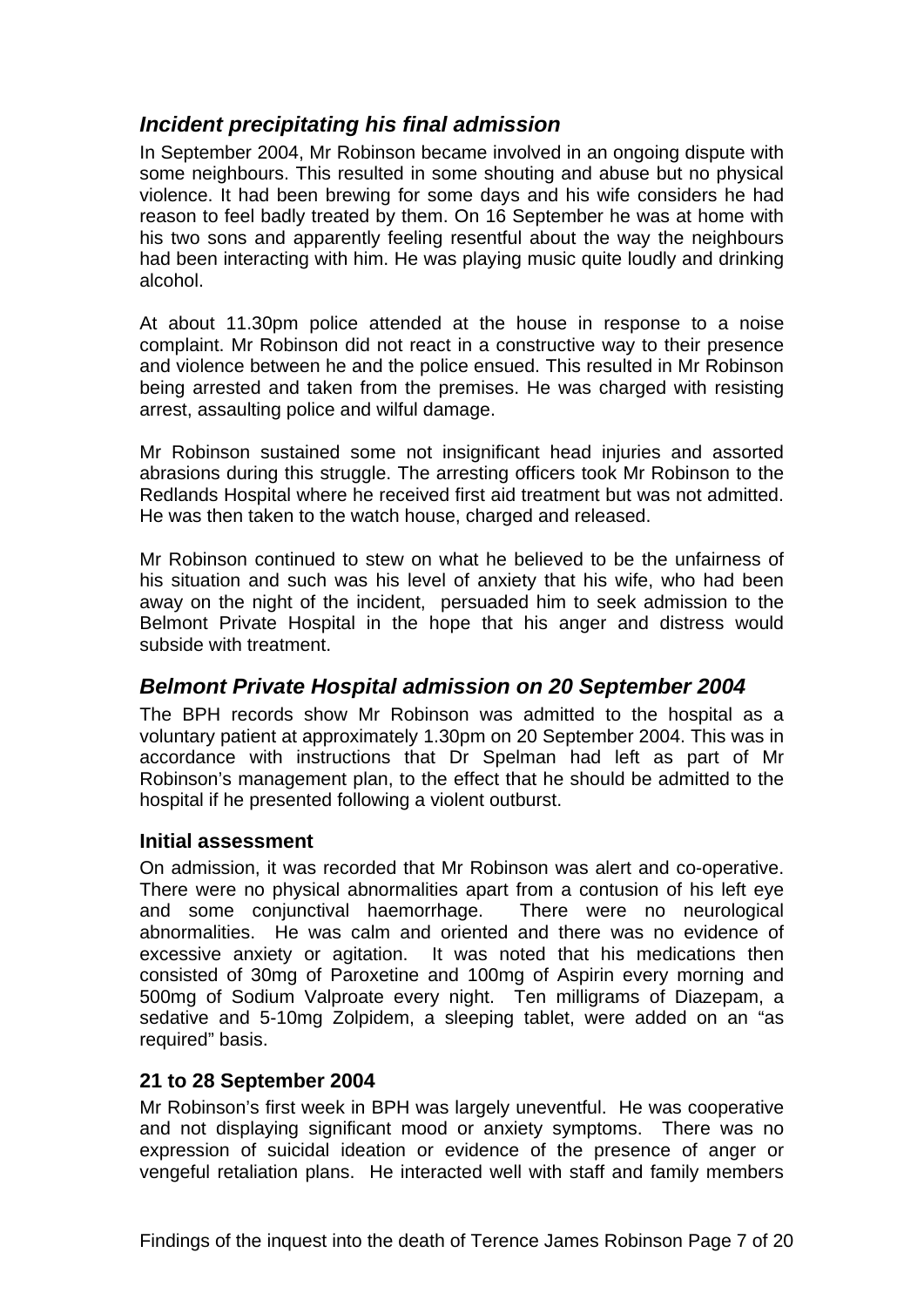<span id="page-8-0"></span>and displayed no difficulties communicating or attending to normal activities of daily living. Pathology investigations were undertaken which revealed no significant abnormalities.

On 22 September 2004, Dr Gills reviewed Mr Robinson and increased his Sodium Valproate to 500mg twice a day as he had been returning subtherapeutic serum levels. Dr Spelman reviewed Mr Robinson on the following day. Physically there was evidence of significant facial swelling and bruising from the incident prior to his admission. Dr Spelman had no immediate concerns for Mr Robinson's physical state; he suspected he had a closed head injury and ordered a CT scan. It was noted Mr Robinson appeared to have amnesia for recent events.

Dr Spelman reviewed Mr Robinson again on 24 September 2004. Mr Robinson continued to complain of a headache and Dr Spelman organized for Dr Jonathan Farrah, general practitioner, with some 10 years experience, to review Mr Robinson on 27 September 2004.

Mr Robinson was allowed day leave on 26 September 2004. He left the hospital at 9.05am and spent the day with his wife and family. He returned at 4.30pm.

Dr Farrah reviewed Mr Robinson on 27 September 2004, at which time Mr Robinson continued to complain of a headache. Dr Farrah carried out a comprehensive physical examination and found no neurological abnormality. A CT scan of his head was ordered to exclude intracranial pathology. That evening, his wife and children picked him up from the hospital, took him out for dinner and then returned him to the hospital.

The CT scan ordered by Dr Farrah was performed by an external provider on the morning of 28 September 2004. On his return to the hospital, Dr Spelman reviewed Mr Robinson in conjunction with his wife at which time Mr Robinson's issues with impulse control were discussed. Dr Spelman did not have the results of the CT scan at the time of this review.

#### **29 September 2004 – Mr Robinson is regulated**

On 29 September Mr Robinson's wife picked him up from the hospital at 8.30am and returned him at approximately 1pm. He was reviewed by Dr Spelman in the afternoon, at which time Dr Spelman was aware the CT scan had detected no neurological abnormalities. Dr Spelman decided he would also order an MRI and an EEG in order to further investigate whether any organic explanation for Mr Robinson's violent behaviour could be identified. He said in evidence this was in part motivated by advice from Mr Robinson's solicitors that it was likely that Mr Robinson would be incarcerated as a result of the charges arising from the incident on 16 September. Mr Robinson was also told of his solicitors' pessimistic prognosis.

Dr Spelman decided to commence Mr Robinson on Naltrexone the following day with a dosage of 50mg to aid in alcohol abstinence which had proven problematic for him on many occasions. Mr Robinson had been prescribed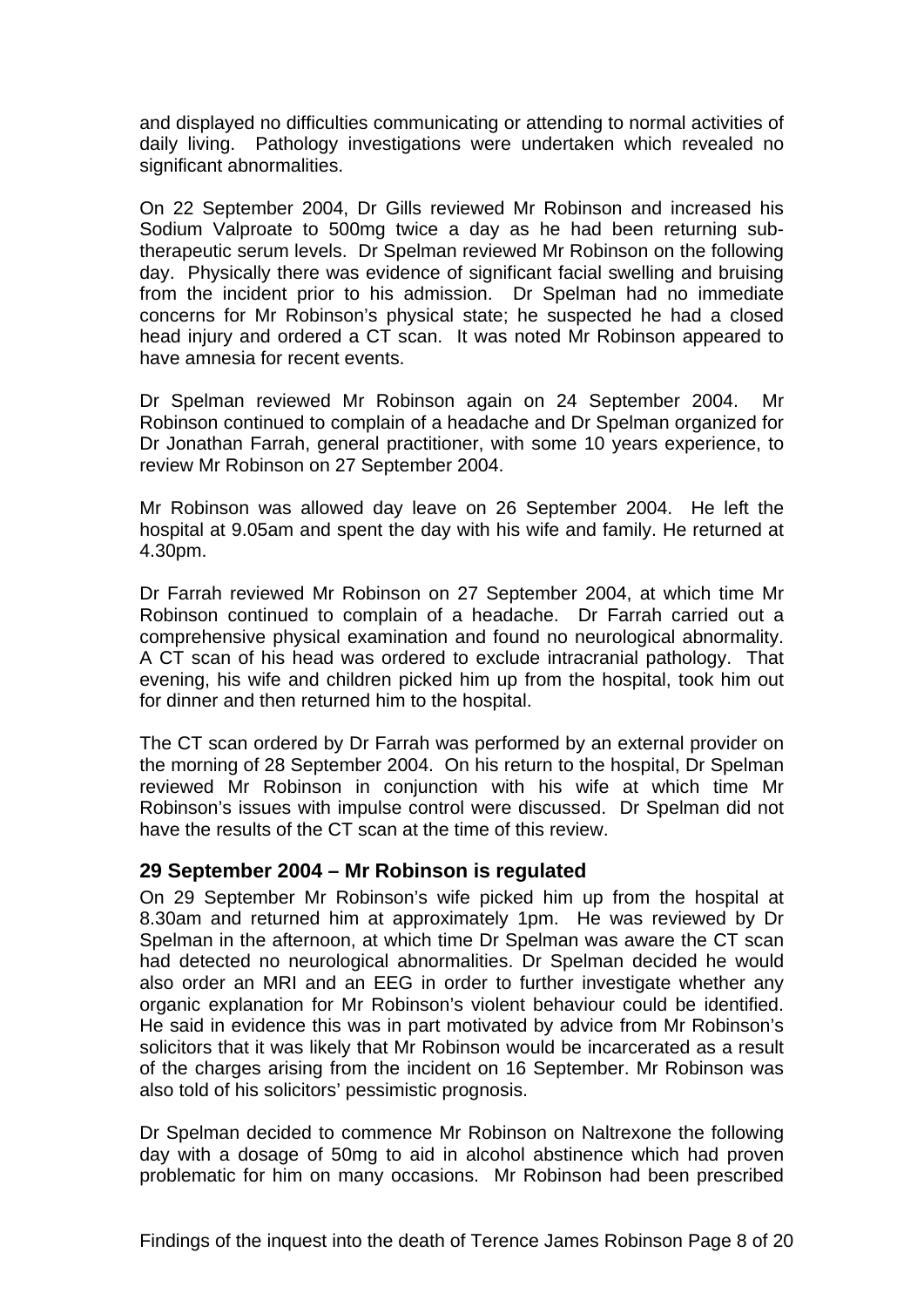<span id="page-9-0"></span>Naltrexone in January 2004 and had not experienced any adverse reactions to this medication.<sup>[14](#page-9-1)</sup>

At 9.30pm, Mr Robinson was observed by a nurse to be settled and reactive and chatting with staff. There were no concerns. However, between 9.30pm and 11.00pm there was a significant change in his mental state. At 11.00pm he was found, during routine checks, to have barricaded himself in his room by pushing the bed against it. He had cut his wrists with a nail file. He was lying on the bed, ignoring staff requests. When staff gained entry, he was tearful and unresponsive. He stated he wanted to end it all. A suicide note, written to his family and others, was found in his room.

Mr Robinson was transferred to the Special Care Unit ("SCU"). Dr Spelman was telephoned and informed of Mr Robinson's distressed state and he ordered that Mr Robinson be given 10mg of the sedative Diazepam, 20 mg of the sleeping tablet Zolpidem and 100mg of Quietapine an atypical antipsychotic medication. Dr Spelman ordered the Quietapine because although Mr Robinson had no previous history of psychotic episodes, the drug is commonly used to control episodes of acutely disturbed behaviour, including anxiety and agitation which Mr Robinson had been reported as displaying.[15](#page-9-2)

At approximately 11.55pm, Dr Spelman received another telephone call from a nurse to inform him that despite the administration of these medications, Mr Robinson had become increasingly anxious and agitated and was expressing a desire to break out of the hospital and to harm himself. In response, Dr Spelman ordered two 10mg wafers of Olanzapine, which is another atypical antipsychotic medication. Dr Spelman says he decided to order this different medication in a relatively high dose because it was apparent that the Quietapine had not had the desired effect and it was considered necessary to control Mr Robinson's behaviours without delay, as Dr Spelman was concerned that Mr Robinson was a danger to himself and the staff.<sup>[16](#page-9-3)</sup>

The literature indicates that Quietapine and Olanzapine should be used with caution when a patient has a history of seizures. Although Mr Robinson had not previously taken either of these anti-psychotic drugs, it was Dr Spelman's understanding that he had never had a seizure and therefore these medications were not contra-indicated in treating him.<sup>[17](#page-9-4)</sup> Dr Spelman considered that given the types and dosages of the drugs administered, it was likely Mr Robinson would remain sedated for a period of 24 to 48 hours.

#### **30 September to 5 October 2004**

Dr Spelman attended at the BPH at 12.10 am on 30 September 2004. The medication had taken effect and Mr Robinson was sleeping soundly. Dr Spelman regulated Mr Robinson under the Mental Health Act, that is he formed the opinion that Mr Robinson was suffering from a mental illness as

<sup>1</sup>  $14$  T108

<span id="page-9-1"></span><sup>15</sup> T78

<span id="page-9-3"></span><span id="page-9-2"></span><sup>16</sup> T82

<span id="page-9-4"></span> $17 \overline{175}$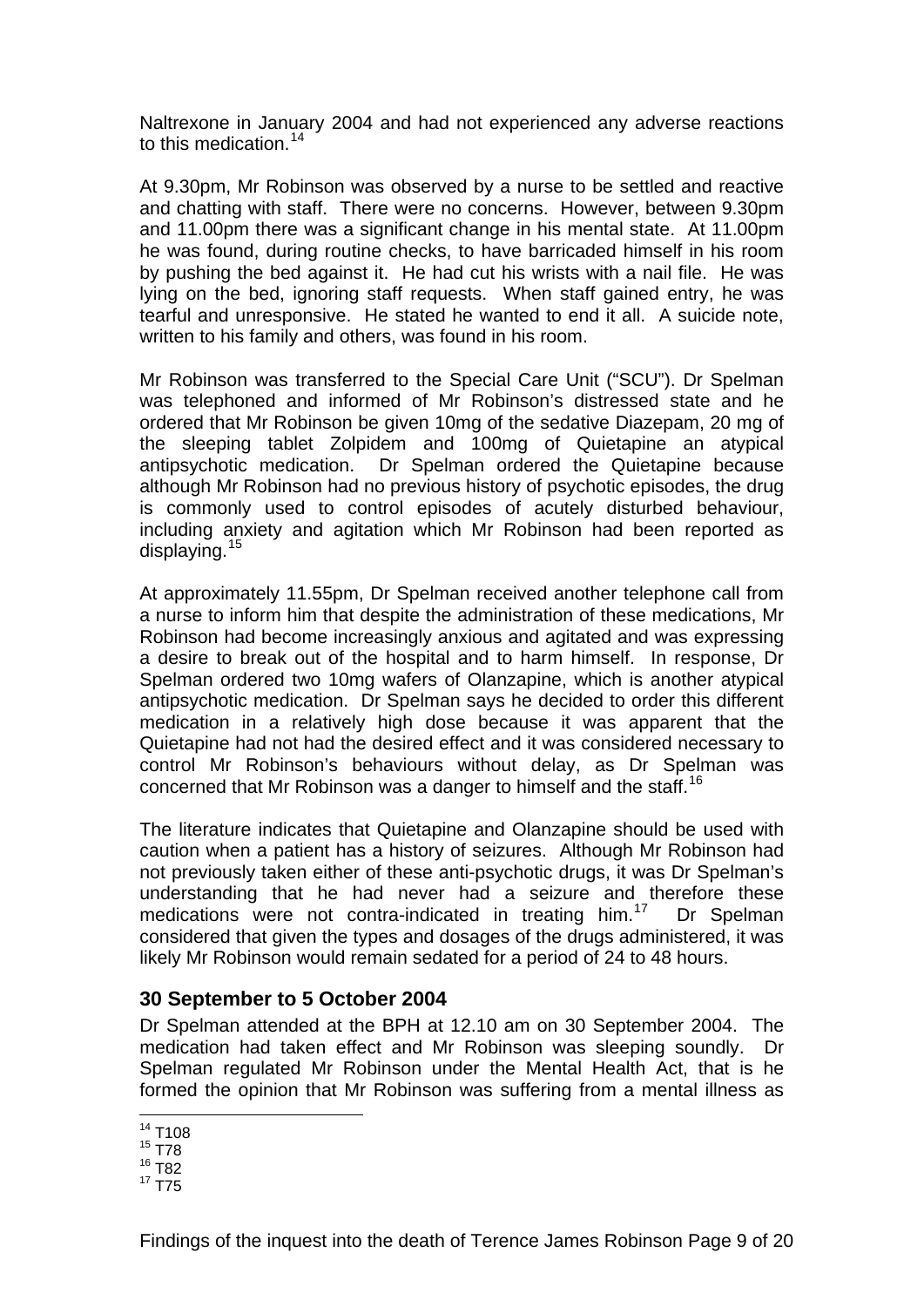defined by the Act and that he was a danger to himself if not made the subject of an involuntary treatment order. Dr Spelman informed Mrs Robinson of this decision and the reasons for it. Mr Robinson remained sedated for the rest of the day and Dr Spelman reviewed him twice more, at 7.45am and 5.10pm. During the day he was given the Naltrexone which had been previously ordered.

Dr Steve Prowacki was the psychiatrist on call to cover for Dr Spelman on 1, 2 and 3 October 2004. At review on 1 October 2004, Mr Robinson presented as sedated and was able to give an account of his recent actions. He described continuing self-harming urges.

On 2 October 2004, Dr Prowacki found it difficult to further assess Mr Robinson's underlying mood as he presented as quite withdrawn. However, he said in evidence that he was not overly concerned with Mr Robinson's presentation nor his level of sedation.<sup>[18](#page-10-0)</sup>

Mr Robinson was not reviewed by any medical specialist on 3 October 2004 because no concerns were raised by nursing staff about his presentation and it was not standard practice at the BPH for patients in the SCU to be reviewed on a daily basis. The hospital has a standard of care to the effect that it is desirable for patients in the unit to be reviewed six times a week.<sup>[19](#page-10-1)</sup> Therefore. Dr Prowacki did not review Mr Robinson on this day. However, the nursing notes show that his condition had continued to deteriorate during that day.<sup>[20](#page-10-2)</sup>

Dr Farrah reviewed Mr Robinson on 4 October due to nursing staff concerns about Mr Robinson's deterioration over the previous 48 hours. On examination Mr Robinson was disorientated in time and place and had a right sided up-going plantar and possible right sided weakness. Dr Farrah considered the most likely diagnosis was an ischaemic left sided cerebral event but was not able to exclude a psychiatric cause of these symptoms. $21$ Dr Farrah ordered an MRI and considered there was a need to undertake an ECG to ensure that there was not a problem with Mr Robinson's heart which was causing an interruption of the blood supply to his brain resulting in a cerebral event.

Dr Spelman reviewed Mr Robinson later that day and noted that he was only slowly regaining alertness from the sedation regime implemented on the evening of 29 September 2004. Mr Robinson recognised Dr Spelman, but he was amnesic for events in the past week. It was difficult to gain his cooperation to properly assess his neurological state. Dr Spelman noted from the nursing notes that Mr Robinson's mood had been mostly depressed and he made the decision to withhold all medication (including the anti-convulsant, Sodium Valproate), until after the MRI and blood test results were available.

<sup>1</sup>  $18$  T138

<span id="page-10-0"></span><sup>19</sup> T140

<span id="page-10-1"></span> $^{20}$  T35

<span id="page-10-3"></span><span id="page-10-2"></span> $^{21}$  T151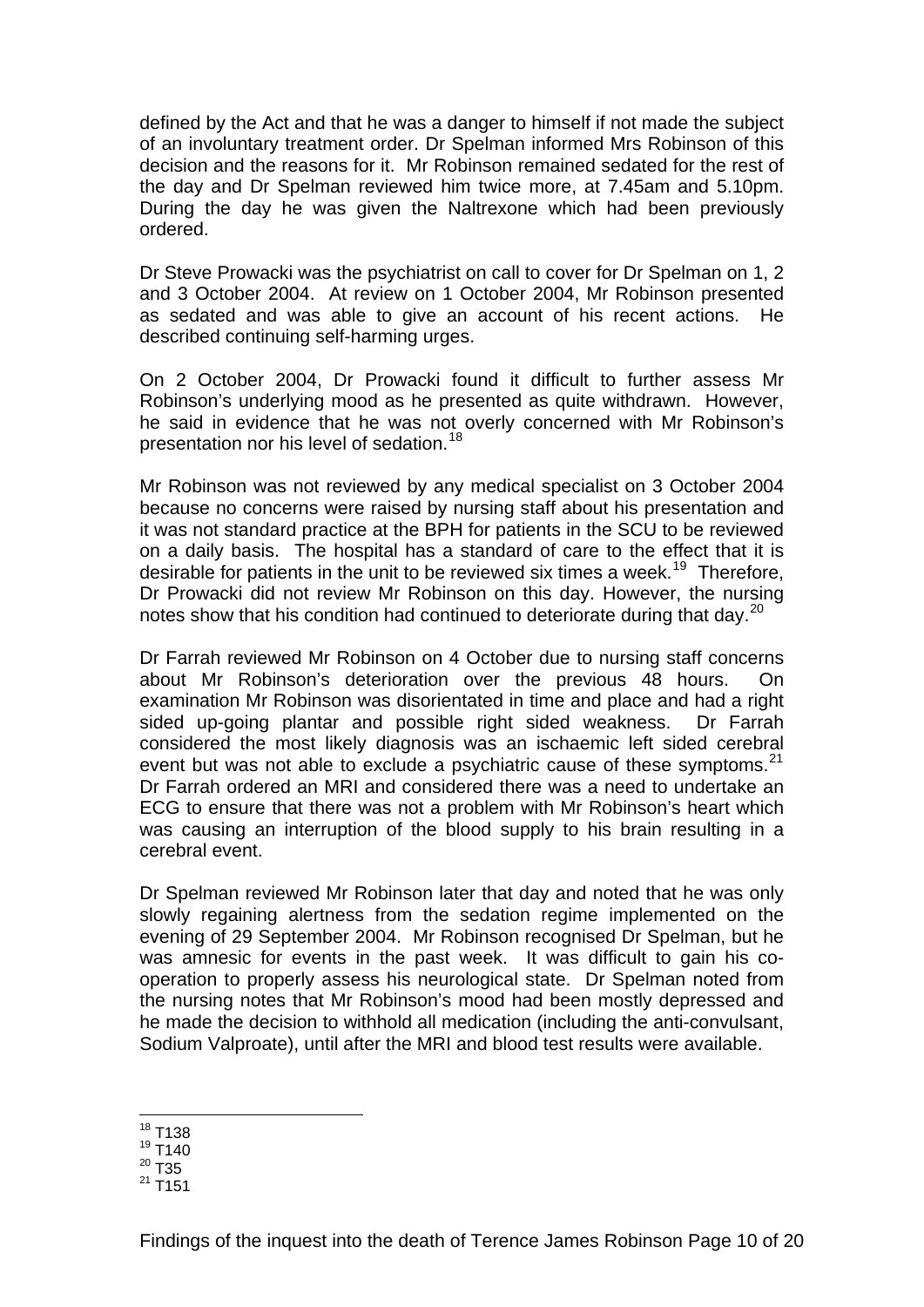Dr Spelman's differential diagnosis included a neurological event, a prolonged reaction to the medication given to him following the attempted suicide or catatonia. He considered it was more likely there was a psychiatric rather than an organic explanation for Mr Robinson's presentation.<sup>[22](#page-11-0)</sup> Dr Spelman acknowledged that Mr Robinson's condition had deteriorated and there was a great deal of uncertainty as to the cause of the deterioration. However, he believed it was in Mr Robinson's best interests to remain in the BPH rather than being transferred to a medical facility because if there was any improvement or change in his mental state, there was a real risk of him being a danger to himself and others.<sup>[23](#page-11-1)</sup> Dr Spelman arranged for Dr Alston Unwin, the Director of Medical Services at BPH, to provide a second opinion.

Dr Unwin assessed Mr Robinson on 5 October. He thought that while it was possible that Mr Robinson was catatonic, he favoured an organic cause on account of the upgoing right plantar and his fluctuating levels of consciousness. Dr Unwin considered a catatonic stupor, which is part of the schizophrenic process, was an unlikely diagnosis, because although some of his behaviour, in particular his aggression and deliberate self harm were hard to explain, [24](#page-11-2)Mr Robinson had showed no evidence of this process in the past. Dr Unwin expressed this view to Dr Spelman.<sup>[25](#page-11-3)</sup>

Later that day, Dr Unwin was informed of the results of the MRI – it was clear, apart from the injury I have assumed was a result of the 1999 CVA. Once this information was at hand, it became clear to Dr Unwin that there was no organic abnormality to explain Mr Robinson's condition. He was satisfied the upgoing right plantar could be explained by the existence of the old lesion in the anterior limb of the left internal capsule of the brain. In these circumstances Dr Unwin considered it was more likely there was a psychiatric reason for his presentation, such as a depressive stupor.<sup>[26](#page-11-4)</sup>

Dr Spelman reviewed Mr Robinson on three occasions on 5 October 2004 and observed that his condition had deteriorated further from when he had assessed him on the previous day.[27](#page-11-5) Mr Robinson had been incontinent of urine overnight and his oral intake had been poor over the previous 24 hours. He was more withdrawn and not responding to verbal stimuli. Although the MRI results had reduced Dr Spelman's concern about an organic cause, he requested Dr Farrah to review Mr Robinson again. Dr Farrah performed a lumbar puncture in order to exclude encephalitis. He considered such a diagnosis was unlikely but that "*we had to actually dot the Is and cross the Ts before proceeding to ECT*".[28](#page-11-6) The plan was to give Mr Robinson electroconvulsive therapy (ECT) the following day.

- 1  $^{22}$  T87
- <span id="page-11-1"></span><span id="page-11-0"></span>23 T85 to 89
- 24 T34
- <span id="page-11-3"></span><span id="page-11-2"></span><sup>25</sup> T39
- $26$  T56 and T 58
- <span id="page-11-5"></span><span id="page-11-4"></span>27 T92
- <span id="page-11-6"></span> $^{28}$  T<sub>158</sub>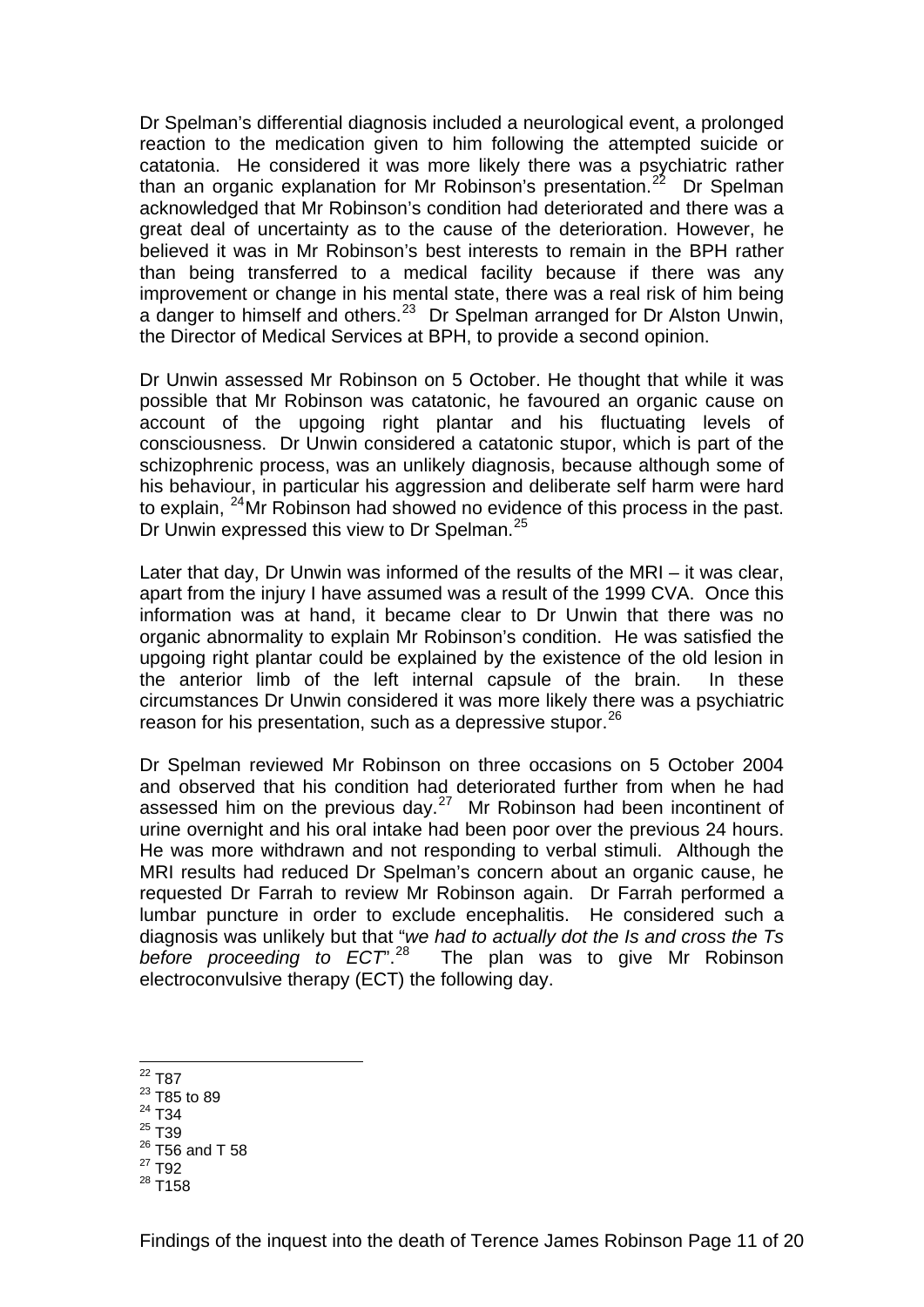### <span id="page-12-0"></span>*Emergency transfer to the PAH on 6 October*

There is a nursing entry record at 5.42am on 6 October saying that Mr Robinson had slept throughout the night, he was assisted with repositioning and there was no response to nursing intervention. At approximately 6am, Dr Spelman was telephoned at home by a nurse and told that an ambulance had been called to transfer Mr Robinson to a medical facility as his condition had seriously deteriorated. Dr Spelman arrived at the hospital prior to the ambulance. He noted that Mr Robinson appeared to have had some sort of neurological episode, possibly an epileptic seizure or a CVA. He was having significant difficulties breathing, his oxygen saturations were reduced and he was peripherally shut down. He was unresponsive and unconscious. At approximately 6.50am, Dr Spelman telephoned Mrs Robinson and informed her of the seriousness of her husband's condition and that he was being transferred to the PAH.

Dr Spelman wrote a letter to the PAH summarizing the treatment provided to Mr Robinson at the BPH. This letter seems to have been misplaced at the PAH. The PAH records include copies of the radiological and pathology results requested whilst Mr Robinson was an inpatient at the BPH and the Mental Health Act forms. Dr Farrah travelled in the ambulance with Mr Robinson and recalls taking Dr Spelman's letter with him.

On arrival at the PAH at 7.06 am, Mr Robinson was taken into the resuscitation bay in the A & E Department. Dr Farrah handed Mr Robinson over to a registrar at the PAH and during a 20 minute conversation outlined his clinical history including the recent seizure activity.<sup>[29](#page-12-1)</sup> Mr Robinson was noted to be having continuous grand mal seizures. A CT scan of his brain was undertaken which demonstrated no focal abnormality. Status epilepticus was provisionally diagnosed and was confirmed by an EEG later in the day.

Mr Robinson was admitted to the Intensive Care Unit at the PAH at 9.10 am. He was paralysed and sedated. A lumbar puncture was performed and he was treated with broad spectrum antibiotics until the results were available. Dr Peter Kruger, intensive care specialist saw Mr Robinson on his arrival in ICU. He was given Dr Spelman's letter and was aware Mr Robinson had experienced trouble with his behaviours and a variety of medications, although at that time he did not know precisely what these medications were.<sup>[30](#page-12-2)</sup> Dr Kruger requested his registrar to ring the BPH for a more detailed history regarding the events in the previous few days.

Mr Robinson developed diabetes insipidus during the night of 6 October as a result of damage to his brain. By 7 October it had become evident to Dr Kruger that Mr Robinson's brain was potentially dead on account of the seizure activity. A repeat EEG performed in the afternoon showed a flat trace and a repeat CT scan revealed a grossly swollen brain.

<sup>1</sup>  $^{29}$  T167

<span id="page-12-2"></span><span id="page-12-1"></span> $30$  T<sub>255</sub>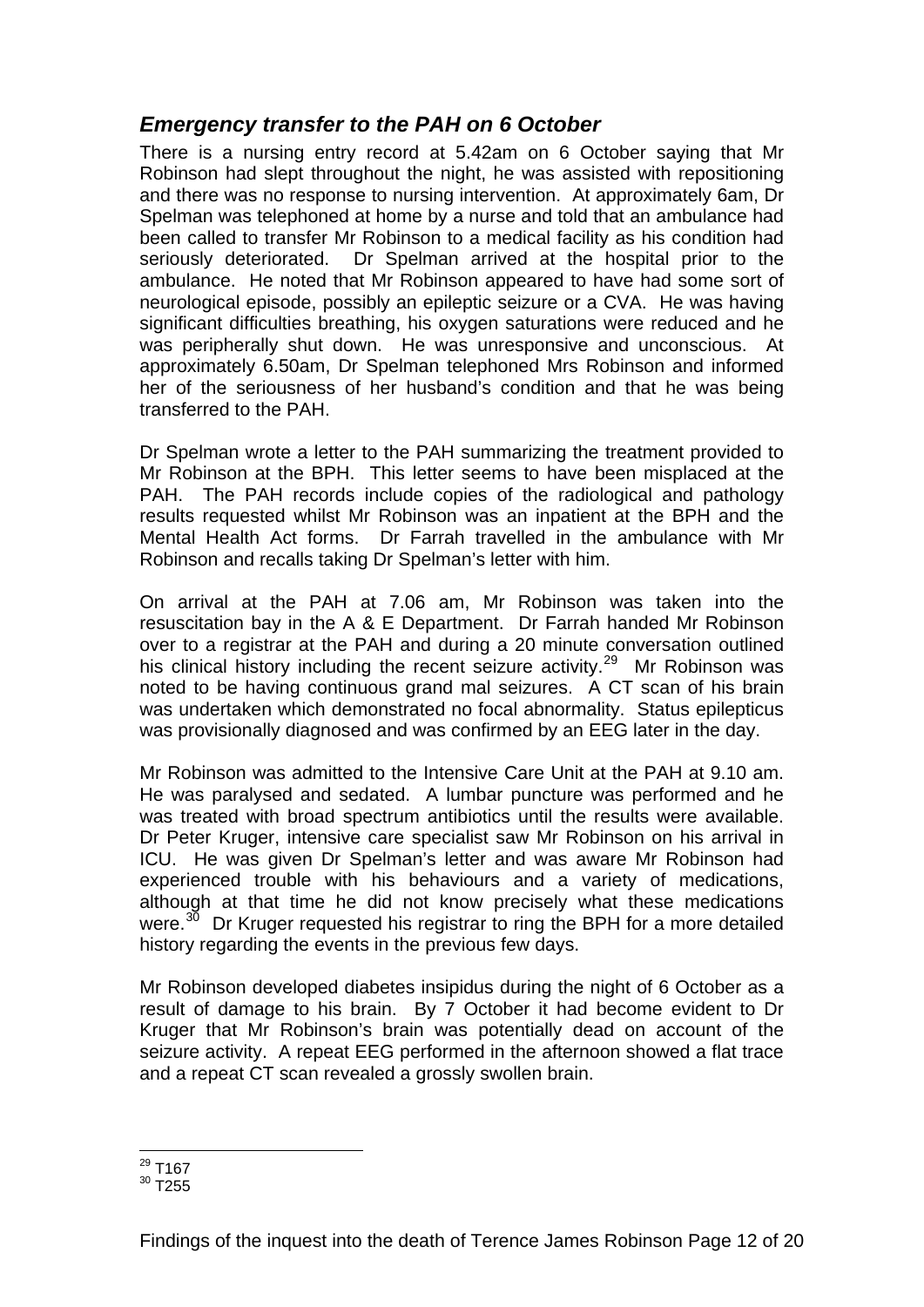<span id="page-13-0"></span>Over the evening of 7 October and early hours of the next day, Mr Robinson became hypotensive requiring support with IV fluids, dopamine and noradrenaline. A four vessel angiogram was performed on the morning of 8 October 2004 which confirmed the clinical impression that Mr Robinson was brain dead. After discussion with his family, ventilatory support was withdrawn and his cardiac output ceased at 4.10 pm.

# *Autopsy findings*

On 9 October 2004, an autopsy was undertaken by an experienced forensic pathologist, Dr Lampe, at the John Tonge Centre. The proximate cause of death was identified as being global cerebral hypoxic injury due to or as a consequence of status epilepticus.<sup>[31](#page-13-1)</sup>

Global cerebral hypoxic injury is essentially a lack of oxygen to the brain which can occur as a result of prolonged seizures. With a seizure the pressure in the brain increases with the associated potential risk that smaller vessels and arteries in the brain are unable to receive sufficient signals. These cells react to a lack of oxygen by releasing water with the consequence that the brain swells.

Status epilepticus describes prolonged or clustered seizures which sometimes develop into non stop seizures. In a normally functioning brain, the nerve cells (neurons), communicate with one another by firing tiny electrical signals that pass from one cell to another. A seizure occurs when the firing pattern on the brain's electrical activity suddenly becomes intense and abnormal.

### **Expert evidence on the cause of the fatal condition**

Whilst the cause of Mr Robinson's death seems relatively clear, the cause of the onset of his status epilepticus is not so. I was greatly assisted in considering this central issue by the experts who provided reports and gave evidence at the inquest. I shall summarise the most relevant aspects of their views.

Common triggers of seizures include:

- withdrawal from alcohol;
- a severe chemical imbalance in the blood;
- a local problem involving the brain such as head trauma, stroke, brain tumours and infections including encephalitis and meningitis;
- drug reactions to prescription medications.

Dr Kubler, a pharmacologist, opined that the potential causes of the status epilepticus in Mr Robinson's case can be narrowed down to the last two of these possibilities, namely:

• the old ischemic injury demonstrated on the MRI undertaken on 4 October 2004 which predisposed Mr Robinson to seizures;

<span id="page-13-1"></span><sup>1</sup>  $31$  Ex 2.1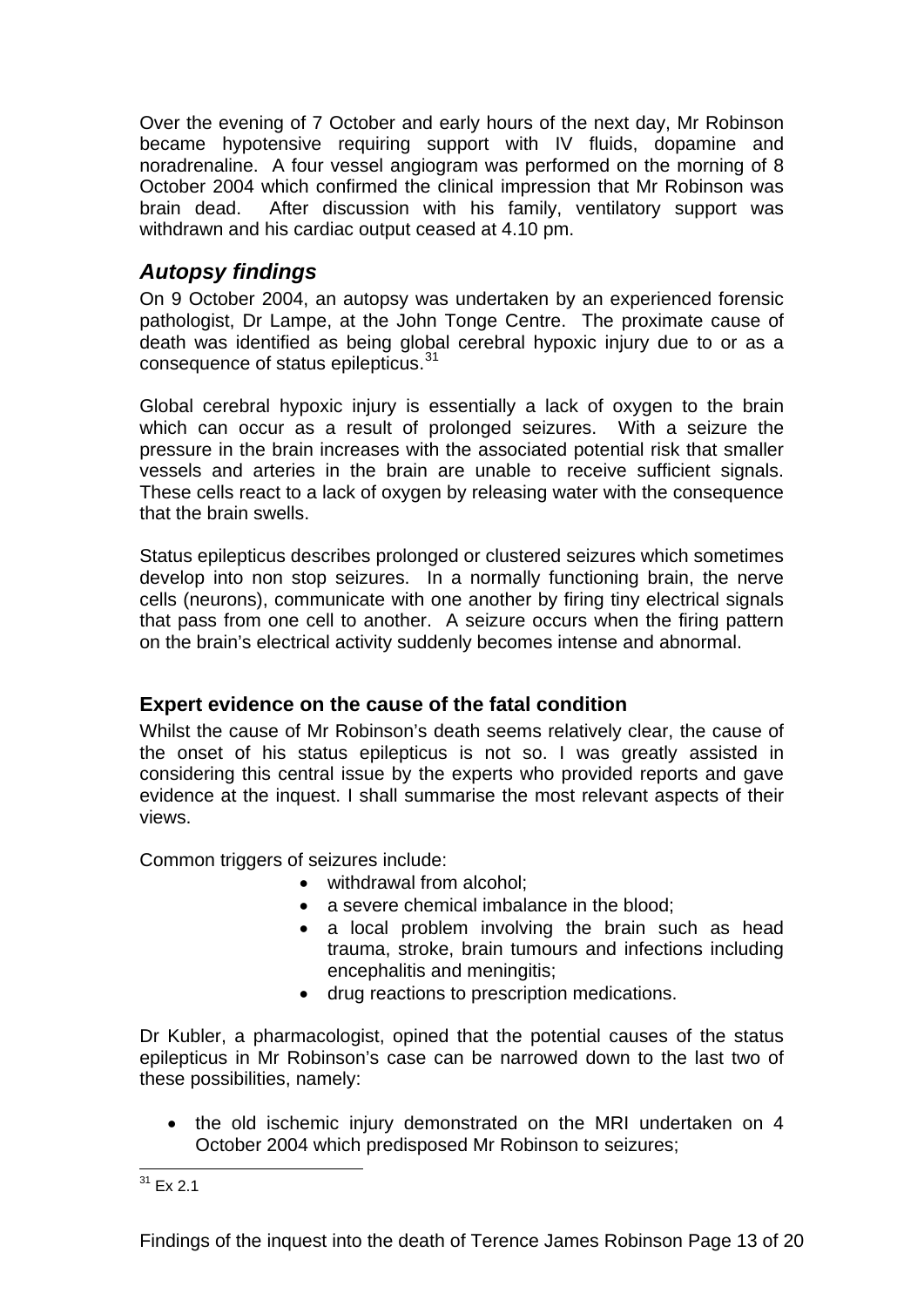• the administration of the Quietapine and Olanzepine on the evening of 29 September 2004.[32](#page-14-0)

However, Dr Kubler also referred to a further complicating factor concerning the other drugs given to Mr Robinson. It seems that the Sodium Valproate is capable of masking some seizure activity and that it has been reported, although rarely, that if Paroxetine is abruptly ceased that can contribute to the emergence of the condition. In these circumstances, the withdrawal of these medications at the direction of Dr Spelman on 4 October 2004 may have been one of many factors that precipitated the epilepsy.<sup>[33](#page-14-1)</sup>

Dr Boyle, a neurologist, thought a drug reaction to Mr Robinson's prescribed medications was the most likely cause for Mr Robinson's altered state of consciousness and epilepsy.<sup>[34](#page-14-2)</sup>

This raises the question of whether epilepsy should have been diagnosed prior to 6 October 2004. Dr Henderson, a neurologist, thought there was nothing about Mr Robinson's presentation prior to this time which was clinically consistent with the diagnosis of status epilepticus.<sup>[35](#page-14-3)</sup> He and Dr Kubler<sup>[36](#page-14-4)</sup> opined that it is possible Mr Robinson had non-convulsive status epilepticus whilst he was an inpatient in the BPH. This is an extremely rare condition where a patient is having seizures but not outwardly fitting.<sup>[37](#page-14-5)</sup> Dr Boyle considered it was unlikely that Mr Robinson had non-convulsive status epilepticus prior to the night of 5 October 2004, because patients with this condition are usually more rousable than Mr Robinson was.<sup>[38](#page-14-6)</sup> Dr Farrah had previously encountered patients suffering from non-convulsive status epilepticus and he did not believe that Mr Robinson was suffering from this condition when he examined him on the evening of 5 October 2004.<sup>[39](#page-14-7)</sup>

Dr Henderson considered that Mr Robinson's condition became essentially irreversible some time on the evening of the 5<sup>th</sup> or during the day on the 6<sup>th</sup>.<sup>[40](#page-14-8)</sup> Dr Henderson thought it was possible that Mr Robinson was suffering from some psychiatric stupor which spontaneously developed into active epilepsy late on 5 October or subsequently but more likely that Mr Robinson had an ongoing neurological process preceding his transfer to the PAH.<sup>[41](#page-14-9)</sup>

Dr Boyle thought the epilepsy commenced some time during the night of 5 October and the early hours of 6 October 2004, when Mr Robinson was not under constant supervision.<sup>[42](#page-14-10)</sup> Dr Kruger explained that uncontrolled fitting for

- $32$  T227 & T229
- <span id="page-14-1"></span><span id="page-14-0"></span>33 T232

1

- <span id="page-14-2"></span>34 T219  $35$  T116
- <span id="page-14-3"></span>36 T241 - 242
- <span id="page-14-5"></span><span id="page-14-4"></span>37 T128
- <span id="page-14-6"></span>38 T217
- <span id="page-14-7"></span>39 T166
- <span id="page-14-8"></span>40 T123
- <span id="page-14-9"></span>41 T129
- <span id="page-14-10"></span> $42$  T<sub>217</sub>

Findings of the inquest into the death of Terence James Robinson Page 14 of 20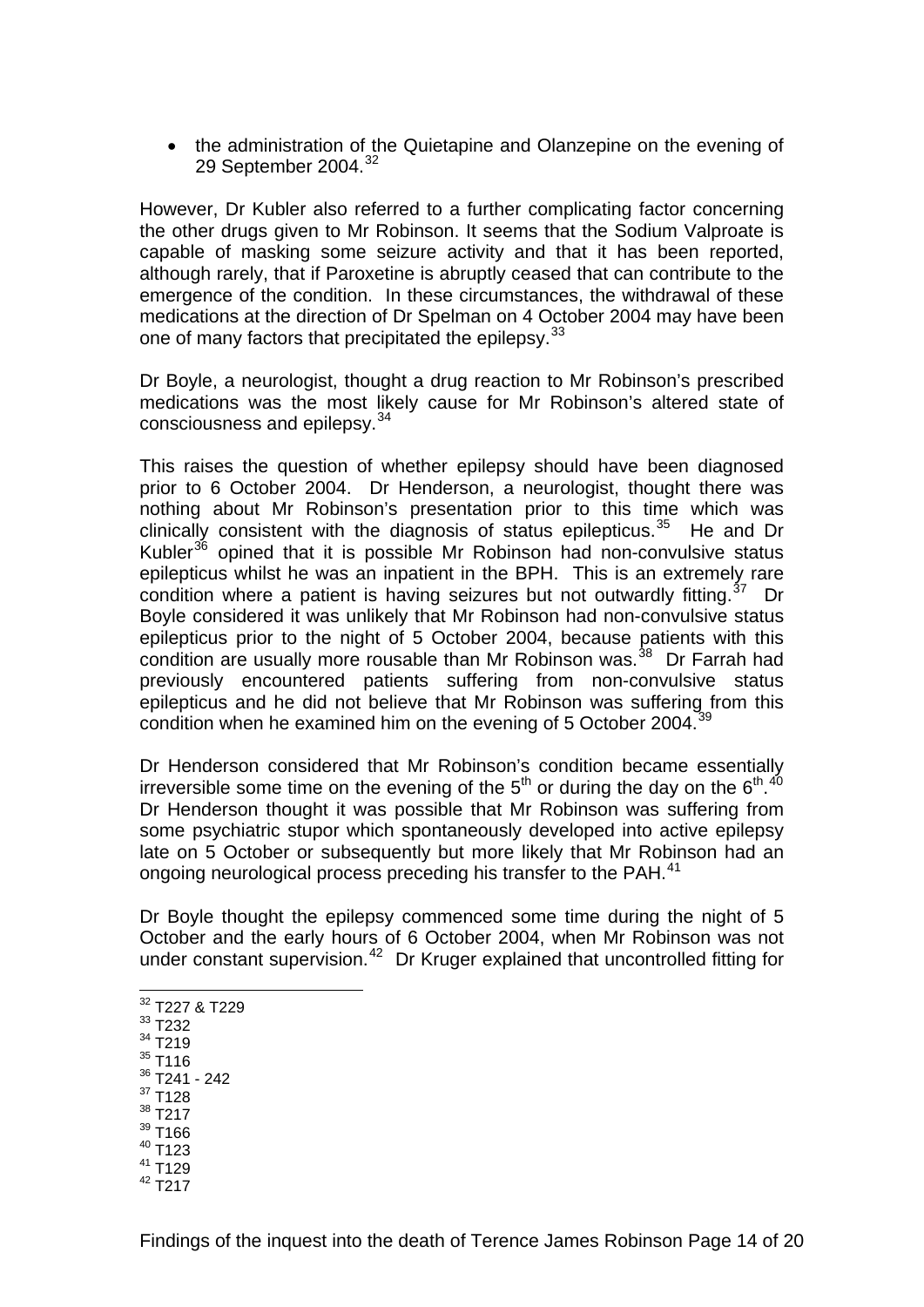<span id="page-15-0"></span>a period of 30 minutes can result in severe brain damage and whilst he could not say with any degree of certainty the period of time over which Mr Robinson had been fitting, he doubted that it would have been for many hours. $43$ 

Dr Kubler considered that by the time Mr Robinson's clinical state became overt, the seizure disorder was very entrenched as evidenced by the unsuccessful treatment which he was given at the PAH. For these reasons Dr Kubler considered that an earlier transfer was unlikely to have changed the outcome.<sup>[44](#page-15-2)</sup>

# **Findings required by s45(2)**

I am required to find, as far as is possible, the medical cause of death, who the deceased person was and when, where and how he came by his death. I have already dealt with this last aspect of the matter, the manner and circumstances of the death. As a result of considering all of the material contained in the exhibits and the evidence given by the witnesses, I am able to make the following findings in relation to the other aspects.

**Identity of the deceased** – The deceased was Terence James Robinson

**Place of death** – Mr Robinson died at the Princess Alexandra Hospital

**Date of death** – He died on 8 October 2004

**Cause of death** – Mr Robinson died from global cerebral hypoxic injury due to or as a consequence of status epilepticus.

# *Comments and preventive recommendations*

Section 46, in so far as it is relevant to this matter, provides that a coroner may comment on anything connected with a death that relates to public health or safety or ways to prevent deaths from happening in similar circumstances in the future.

A number of issues raised by the evidence in this matter warrant consideration from that perspective. They are:-

- the appropriateness of Mr Robinson's drug therapy;
- the need for an emergency sedation policy at BPH;
- the daily review of patients in the SCU; and
- the timeliness of Mr Robinson's transfer to a primary hospital.

# **Appropriateness of the drug therapy**

The rapid decline and death of Mr Robinson and the possibility that the drugs administered to him contributed to his fatal seizures naturally prompts consideration of whether his medication was appropriate, and, in particular,

1  $43$  T256

<span id="page-15-2"></span><span id="page-15-1"></span> $44 \overline{1}236$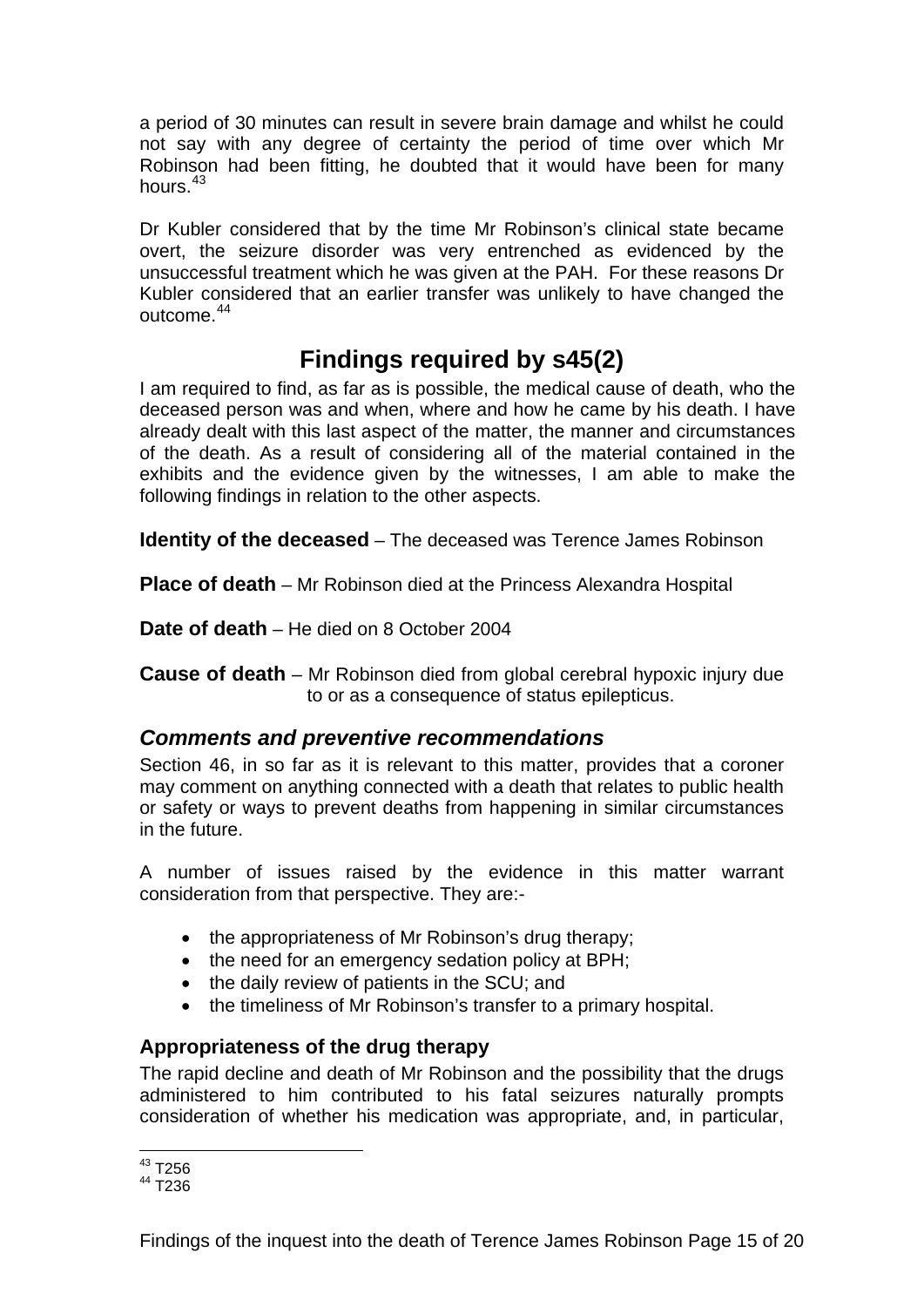whether one rather than two benzodiazepines should have been administered and whether it was appropriate to administer anti-psychotic drugs to a patient who was not exhibiting signs of psychosis.

Dr Spelman sought to justify the drug therapy he used on the basis that the different drugs used variously relieved the patient's anxiety, helped him sleep and ameliorated his agitation.

The two benzodiazepines prescribed to Mr Robinson by Dr Spelman were Zolpidem and Diazepam. Mr Robinson had taken this combination of medications in the past without difficulty. There is no policy at BPH mandating that mono-therapy with respect to benzodiazepines.<sup>[45](#page-16-0)</sup>

Dr Kubler, a pharmacologist, considered that whilst it is open to administer two benzodiazepines, optimal practice is only to prescribe one such drug so as to make the medications easier to interpret in the event of an adverse drug reaction.[46](#page-16-1) Dr Goodwin agreed with this.

However, none of the experts who gave evidence considered that these drugs contributed to the subsequent decline of Mr Robinson.

Dr Lawrence saw no difficultly with Mr Robinson being given Quetiapine and Olanzapine even though he had no history of psychosis and had already been given the benzodiazepines*.* She explained that whilst Quetiapine and Olanzapine are anti psychotic medications, they have traditionally and widely been used for the management of acutely disturbed, aggressive or abusive behaviours and are commonly administered in conjunction with benzodiazepines.

Dr Kubler was not critical of the decision to prescribe anti-psychotic drugs given that Mr Robinson was severely distressed and agitated and presenting as a significant risk to himself and the staff caring for him.<sup>[47](#page-16-2)</sup>

Dr Goodwin said that while he would not have ordered anti-psychotic drugs for Mr Robinson, he accepted that such a decision was not outside the realm of appropriate practice and the decision is one for the treating clinician.<sup>[48](#page-16-3)</sup>

Dr Lawrence also considered it was appropriate for Quetiapine to have been ordered by Dr Spelman when he was initially telephoned by a nurse late in the evening on 29 September 2004. This is because Quetiapine has particular value in not causing or aggravating depression and is the preferred antipsychotic drug in treating a patient with mood disturbances.[49](#page-16-4) With respect to Dr Spelman's decision to subsequently order Olanzapine in wafer form, Dr Lawrence considered this was appropriate largely because Quetiapine does

<sup>1</sup>  $45$  T107

<span id="page-16-1"></span><span id="page-16-0"></span><sup>46</sup> T237

<sup>47</sup> T232, L18

<span id="page-16-3"></span><span id="page-16-2"></span><sup>48</sup> T263

<span id="page-16-4"></span> $^{49}$  T<sub>170</sub>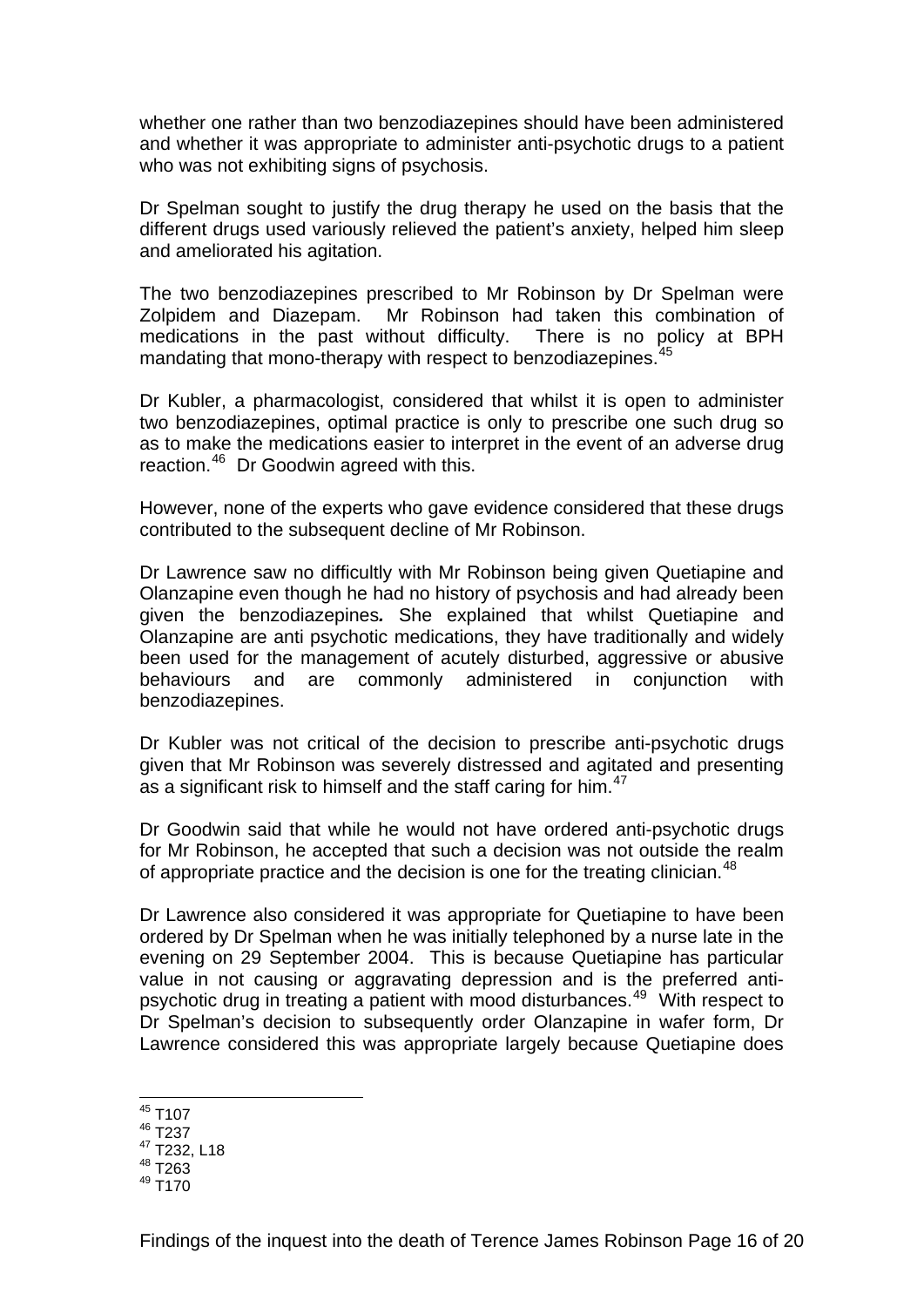<span id="page-17-0"></span>not come in wafer form and a wafer is absorbed more quickly than a tablet.<sup>[50](#page-17-1)</sup> Drs Kubler and Goodwin disagreed with Dr Lawrence's evidence to the effect that wafers are absorbed more quickly than tablets. Dr Kubler thought that whilst Mr Robinson required further medication subsequent to the administration of the Quietapine shortly after 11 pm on 29 September 2004, the dose of this medication could have simply been titrated upwards. $51$  Dr Kubler did not think that Dr Spelman's decision to administer both anti-psychotics contributed to the onset of the seizures.<sup>[52](#page-17-3)</sup> Dr Goodwin agreed with this conclusion.<sup>[53](#page-17-4)</sup>

It was suggested during the course of the hearing that the 20mg of Olanzapine ordered by Dr Spelman at 11.55pm on 29 September 2004 was a relatively large dose. Dr Lawrence considered that such a dose was not excessive.<sup>[54](#page-17-5)</sup> Dr Kubler explained that such a dose is towards the upper end of the recommended range. Dr Kubler said he would have given a starting dose of 5 to 10 mg. However, he stated this was a matter of clinical judgement.

As a result of considering the evidence of all of the experts who gave evidence and/or supplied reports, I have come to the conclusion that it can not be shown that the decisions of Dr Spelman to order the drugs he did were wrong. It was clear that there was some divergence of opinion among the various specialists as to what they consider to be the best response to Mr Robinson's competing needs. However, as I understand the evidence, none of them considers that the decisions taken by Dr Spelman were improper and all accept that clinicians must be free to make their individual assessments of their patients' needs. Most importantly, none of them asserted that the drug therapy could be shown to have been responsible for Mr Robinson's death.

### *An emergency sedation policy*

Dr Goodwin suggested that the BPH should consider implementing an emergency sedation policy with an emphasis on mono-therapy and benzodiazepines as the initial agents of choice. The benefit of a focus on such medications is that they can be titrated and reversed as necessary. Dr Goodwin explained that whilst any policy around emergency sedation needed to be flexible, its purpose is to guide clinicians through a series of logical steps.<sup>[55](#page-17-6)</sup>

Dr Lawrence considered there is a fairly broad range of acceptable practice in this regard and that whilst such a policy is important in teaching hospitals it is of less value in a hospital such as the BPH where emergency sedation is a matter of clinical judgement to be exercised by relatively senior clinicians.<sup>[56](#page-17-7)</sup> The potential danger of such a policy in a private hospital setting is that it may

- 1  $^{50}$  T171
- <span id="page-17-2"></span><span id="page-17-1"></span>51 T238
- 52 T238, T247
- <span id="page-17-4"></span><span id="page-17-3"></span>53 T290
- <span id="page-17-5"></span>54 T172
- <span id="page-17-6"></span>55 T255
- <span id="page-17-7"></span>56 T176, 208 -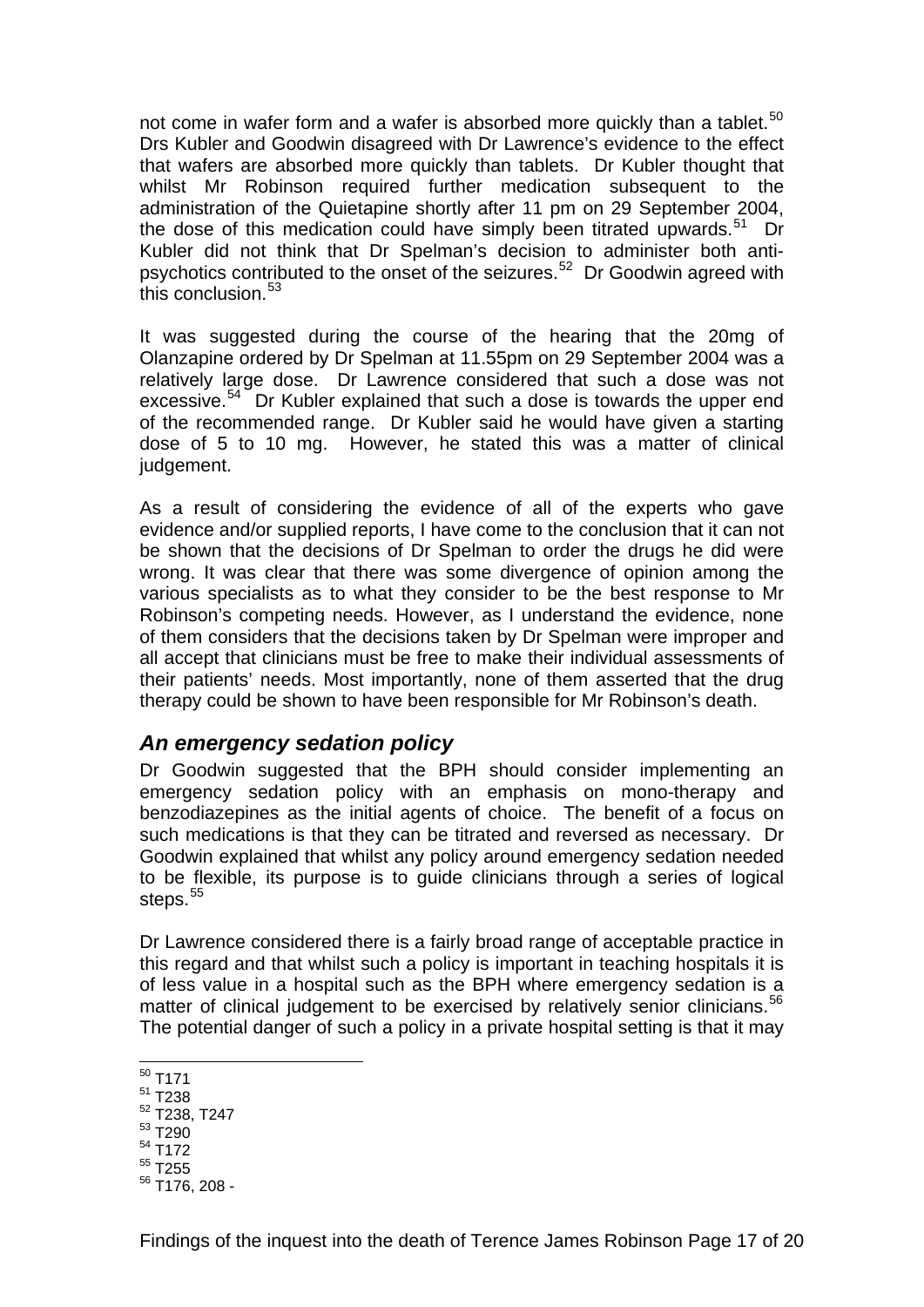<span id="page-18-0"></span>inhibit a treating specialist from treating a patient appropriately and provide a disincentive for visiting medical officers to apply for accreditation with the  $BPH$ <sup>[57](#page-18-1)</sup>

Dr Kubler explained that there has been an ongoing debate as to whether a relatively high risk medical intervention should be standardized or left to individual clinical preferences. Dr Kubler preferred the standardized approach even in a private hospital setting because there are elements beyond a treating clinicians control which can impact upon an adverse event occurring.[58](#page-18-2) He thought any such policy could include guidelines as to the observations and feedback to be provided to the treating clinician.<sup>[59](#page-18-3)</sup>

Dr Goodwin thought that even if such a policy had been in place at the BPH when Mr Robinson was being cared for there, that it is probable the existence of such a policy would have made no difference to the outcome because the policy would have to have been sufficiently flexible to enable Dr Spelman to have made a judgement call as to the types and doses of drugs to be administered.<sup>[60](#page-18-4)</sup>

The Royal Brisbane and Royal Women's Hospital has a policy on rapid tranquilization that was implemented in September 2005. It provides that "*benzodiazepines should be combined with an antipsychotic agent to maximise the effect"* something that Dr Goodwin was vehemently opposed to. This is not to suggest Dr Goodwin is wrong but highlights the divergence of opinion about the issue among experts.

I certainly do not have sufficient expertise or information to make a prescriptive recommendation in this regard but I do consider a policy should be developed.

#### *Recommendation 1 – the development of a rapid tranquilisation policy at BPH*

*I* recommend that if they have not already done so, the BPH give *consideration to developing a rapid tranquilisation policy.* 

I am aware that Queensland Health is in the process of developing a state wide policy on the topic and I would assume that BPH could be assisted by that process.

### *Daily review of patients in SCU*

Mr Robinson was transferred to the Special Care Unit after a suicide attempt on the night of 29 September. He was then given emergency rapid tranquilisation that led to him having a severely compromised level of consciousness from which he never fully recovered.

1

<sup>&</sup>lt;sup>57</sup> T208 - 209

<span id="page-18-2"></span><span id="page-18-1"></span><sup>58 240</sup> 

<sup>59</sup> T248

<span id="page-18-4"></span><span id="page-18-3"></span> $60$  T266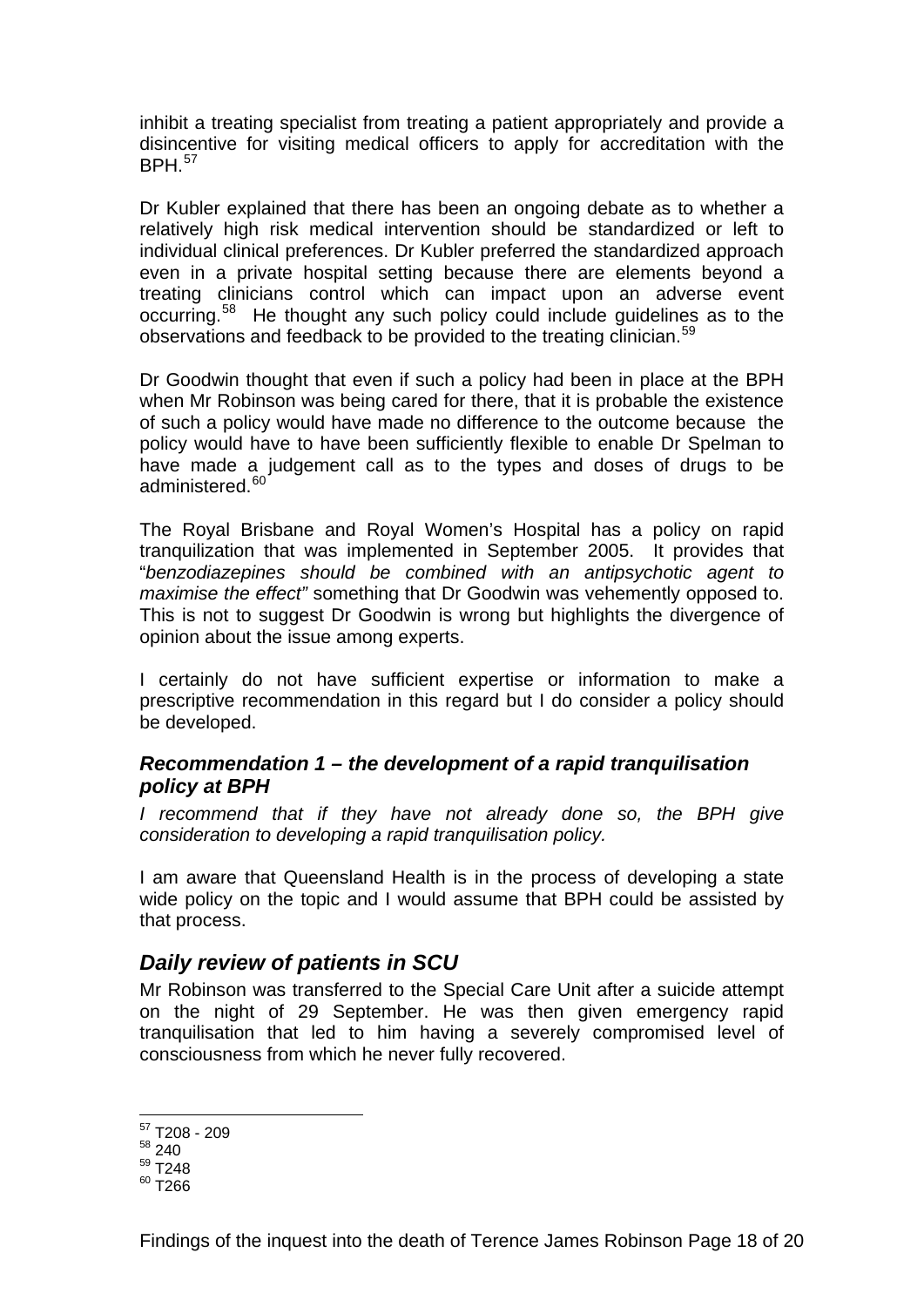<span id="page-19-0"></span>Mr Robinson was reviewed daily for the two days after the sedation but then was not seen by a psychiatrist on the third day. He was then regularly reviewed until he was transferred on 6 October. This was consistent with the BPH policy of only reviewing patients in the SCU on six days a week. This policy was criticised by a number of the experts who gave evidence. I consider that criticism valid. As Mr Robinson's case so sadly and graphically demonstrates, patients in his condition can deteriorate very rapidly and there is a risk that nursing staff may not be sufficiently aware of some danger signs.

#### *Recommendation 2 – Daily review of patients in SCU*

*I recommend that the BPH review its policy of not having a psychiatrist review patients in the SCU daily.* 

### *Should Mr Robinson have been transferred sooner?*

Another issue on which considerable expert evidence was received concerned the timing of the transfer of Mr Robinson from the BPH to the PAH.

Drs Spelman and Farrah considered that prior to the morning of 6 October 2004, it was more appropriate for Mr Robinson to be cared for as a regulated patient in the BPH, as opposed to in a medical or psychiatric ward at a hospital such as the PAH. Their view was based on the fact that after the results of the CT scan and MRI investigation were known on 5 October 2004, there was reason to believe that Mr Robinson's presentation may have had a psychiatric basis. Their plan was for a lumbar puncture to be performed and following the outcome of that investigation a decision would be made as to whether to transfer Mr Robinson to a medical hospital or proceed with ECT.

Dr Spelman suggested it was particularly important to maintain continuity of care for Mr Robinson when it seemed his problems were psychiatric rather than organic.

Dr Spelman considered that a public hospital medical ward could not provide the same level of safety and protection as a closed psychiatric ward. Had there been a sudden change in Mr Robinson's mental state in a medical ward, he could have simply wandered off and "*anything could have happened"*. [61](#page-19-1)

Dr Goodwin, on the other hand, thought this was not a serious concern by 5 October 2004 at which time Mr Robinson was unconscious and not eating or drinking. It was Dr Goodwin's view that by this time Mr Robinson's physical and medical needs should have assumed paramount importance.<sup>[62](#page-19-2)</sup> Dr Goodwin thought that Mr Robinson's condition had deteriorated so significantly by 5 October 2004 that this was not a valid reason and that he *"hoped there would be people that could look after Mr Robinson in the public hospital with whom Dr Spelman could liaise."[63](#page-19-3)*

<sup>1</sup>  $61$  T100

<span id="page-19-2"></span><span id="page-19-1"></span><sup>62</sup> T277

<span id="page-19-3"></span><sup>63</sup> T277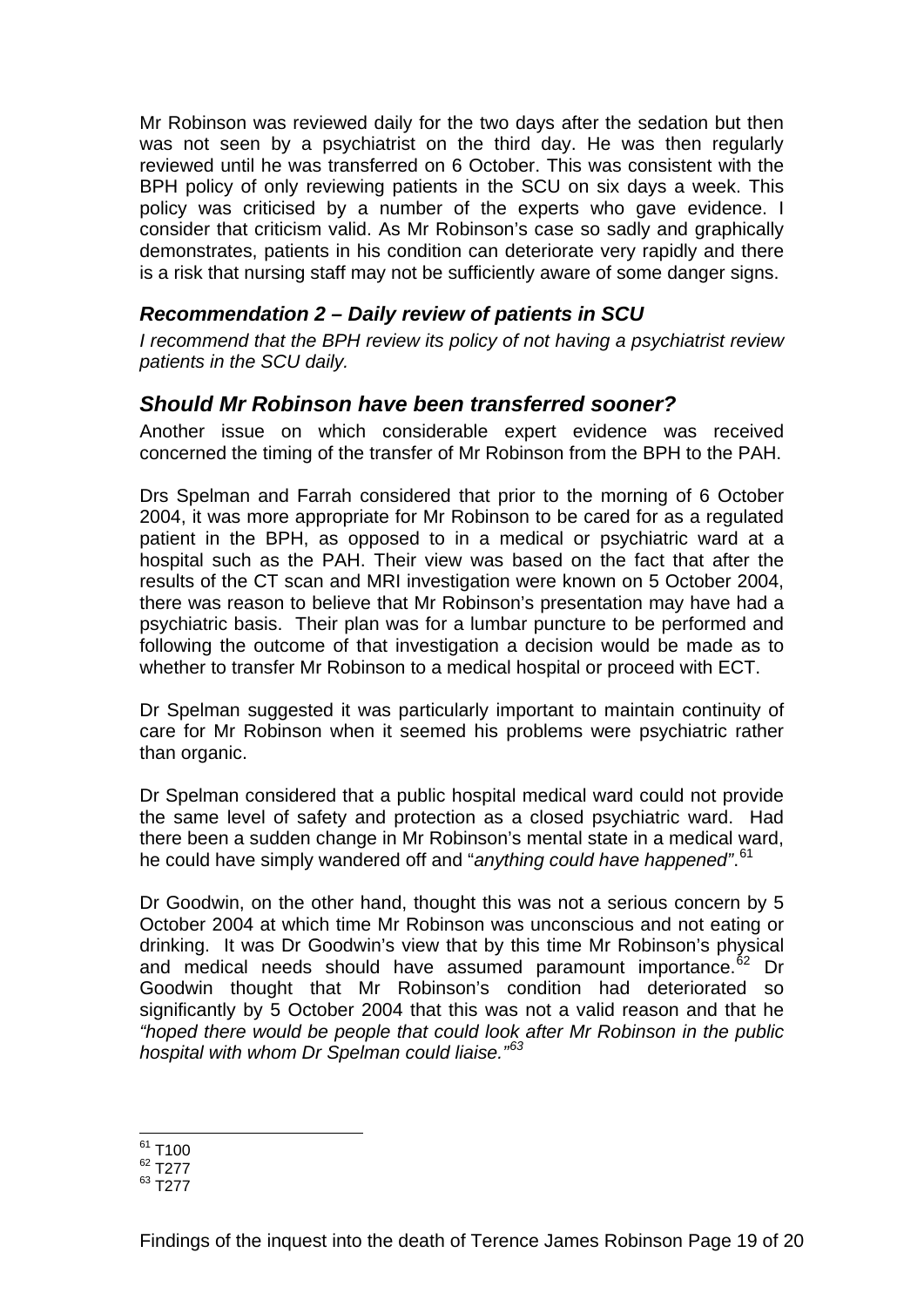Dr Lawrence supported the decision not to transfer Mr Robinson to a medical facility on 4 October 2004. At that time Mr Robinson's condition was not urgent. It would have required transferring him to another hospital for reasons which were not clear, to be under the care of a doctor who would have had no real appreciation of Mr Robinson's psychiatric status and in circumstances where Mr Robinson had a recent history of sudden changes in his behaviours. Dr Lawrence doubted that any public medical or psychiatric ward would have accepted Mr Robinson as a patient at that time.<sup>[64](#page-20-0)</sup> Further, it was reasonable for Dr Spelman to have thought that the most likely explanation for Mr Robinson's presentation was a psychiatric cause, even though her preferred provisional diagnosis was organically based.<sup>[65](#page-20-1)</sup>

However, Dr Lawrence gave evidence that if Mr Robinson had been her patient she would have attempted to transfer him out of the BPH by the afternoon of 5 October 2004 or sought a second opinion from a neurologist. This is because the nursing notes for 2.15pm on that day record that Mr Robinson had been lying unconscious on his bed all morning and had been unresponsive. He had been unable to take any fluids and his wife had only been able to give him two to three spoonfuls of fluids by holding ice up to his lips. Dr Lawrence thought that notwithstanding the MRI results, an organic condition was still the most likely explanation for Mr Robinson's condition and that even if it was a depressive stupor, Mr Robinson's condition was such that he could not be treated with anti-depressant medications and there were no other psychiatric interventions which could have been implemented to change the situation. $66$ 

Dr Lawrence considered that Mr Robinson's condition had deteriorated to such an extent by this time that a public hospital would have been more inclined to admit him. Having said this, Dr Lawrence stated that she *"couldn't quibble with any of the clinical decision-making that appeared to have been done. It all seems very reasonable in the circumstances as I understood them to be and I still understand them to be. … I would have sought some other assistance a day or so earlier, but … I can equally understand in the circumstances the clinicians … coming to a slightly different conclusion."[67](#page-20-3)*

I accept the view that it would have been preferable to at least attempt to transfer Mr Robinson to a medical ward on 5 October. Having regard to his very withdrawn state and fluctuating levels of consciousness, I am not persuaded that the risk of his suddenly become dangerously active should have been given more weight than his urgent need for specialist medical investigation. Dr Spelman was not assisted in making this determination by the hospital policy in force at the time which provided no guidance as to when transfers should be considered.

In the weeks prior to this inquest commencing, the BPH implemented a policy titled "*Transferring a Patient to an External Medical Facility".* The policy has

<sup>1</sup> <sup>64</sup> T180 - 180

<span id="page-20-1"></span><span id="page-20-0"></span><sup>65</sup> T187

<span id="page-20-2"></span><sup>66</sup> T190 - 191

<span id="page-20-3"></span><sup>67</sup> T199 - 200